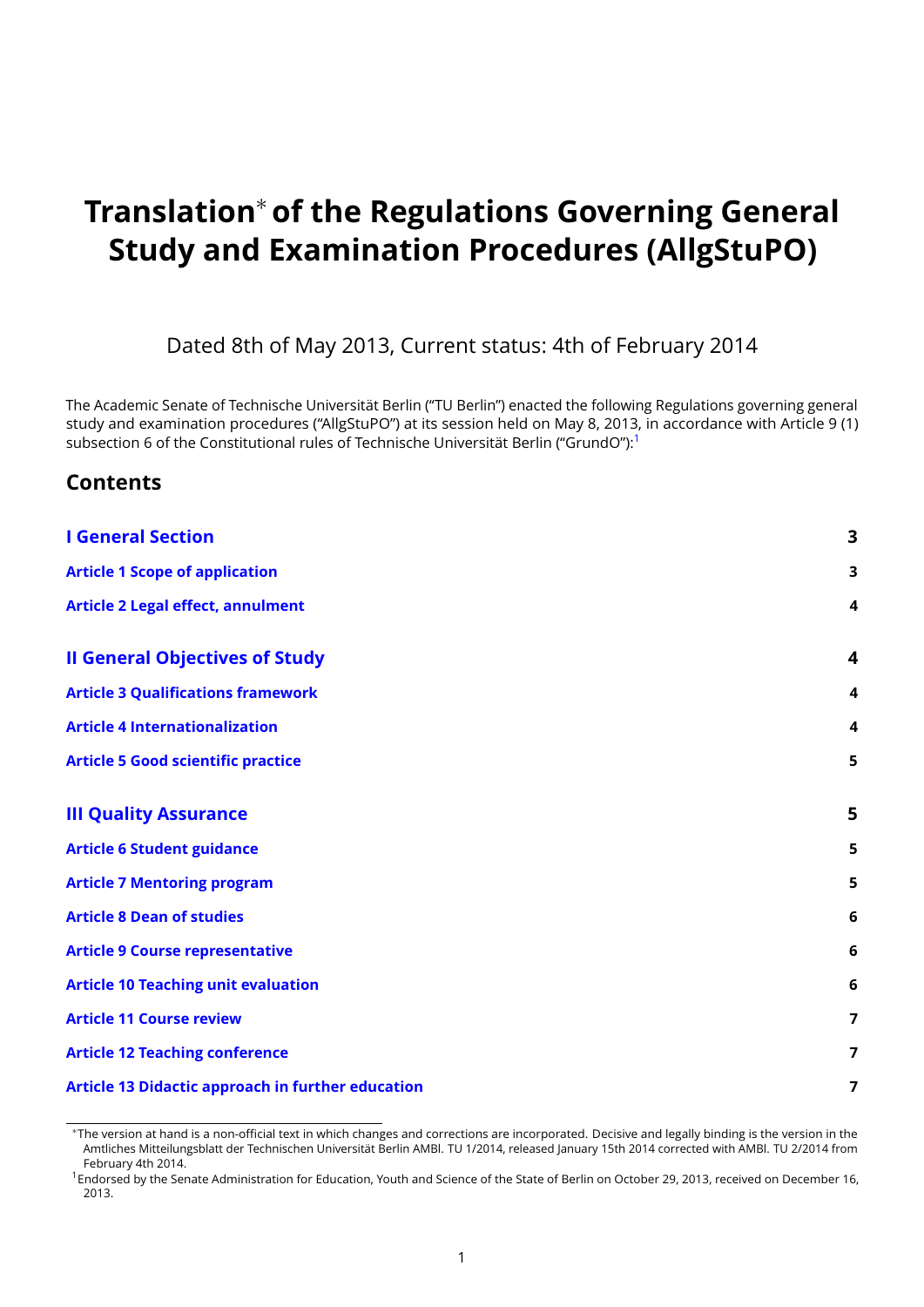| <b>Article 14 Conflict management</b>                                                                               | 7  |
|---------------------------------------------------------------------------------------------------------------------|----|
| <b>IV Admission, Enrollment, Accreditation, Student Concerns</b>                                                    | 8  |
| <b>Article 15 Admission</b>                                                                                         | 8  |
| <b>Article 16 Enrollment</b>                                                                                        | 8  |
| <b>Article 17 Fixed-term enrollment</b>                                                                             | 9  |
| <b>Article 18 Enrollment procedure</b>                                                                              | 9  |
| <b>Article 19 Enrollment of professionally qualified candidates</b>                                                 | 10 |
| Article 20 Crediting of study periods, accreditation of coursework and exam results, and vocational ac-<br>tivities | 11 |
| Article 21 "Studieren ab 16" ("Study from age 16")                                                                  | 12 |
| <b>Article 22 Temprary withdrawal</b>                                                                               | 12 |
| <b>Article 23 Part-time studies</b>                                                                                 | 13 |
| <b>Article 24 Re-registration</b>                                                                                   | 13 |
| <b>Article 25 Extramural students</b>                                                                               | 14 |
| <b>Article 26 Guest students</b>                                                                                    | 14 |
| <b>Article 27 Announcement of deadlines</b>                                                                         | 14 |
| <b>Article 28 Electronic mailbox and learning platform</b>                                                          | 15 |
| <b>Article 29 Changing courses</b>                                                                                  | 15 |
| <b>Article 30 Student exchanges</b>                                                                                 | 15 |
| <b>Article 31 De-enrollment</b>                                                                                     | 15 |
| <b>V Study Program Organization</b>                                                                                 | 16 |
| <b>Article 32 Study programs</b>                                                                                    | 16 |
| <b>Article 33 Modules</b>                                                                                           | 16 |
| <b>Article 34 Module supervisors</b>                                                                                | 17 |
| <b>Article 35 Forms of teaching units</b>                                                                           | 17 |
| Article 36 Announcement, admission and allocation of teaching units                                                 | 18 |
| <b>Article 37 Additional modules</b>                                                                                | 18 |
| <b>VI Examination Organization</b>                                                                                  | 19 |
| <b>Article 38 Admission requirements and procedures</b>                                                             | 19 |
| Article 39 Examinations, enrollment for exams, types of examination                                                 | 19 |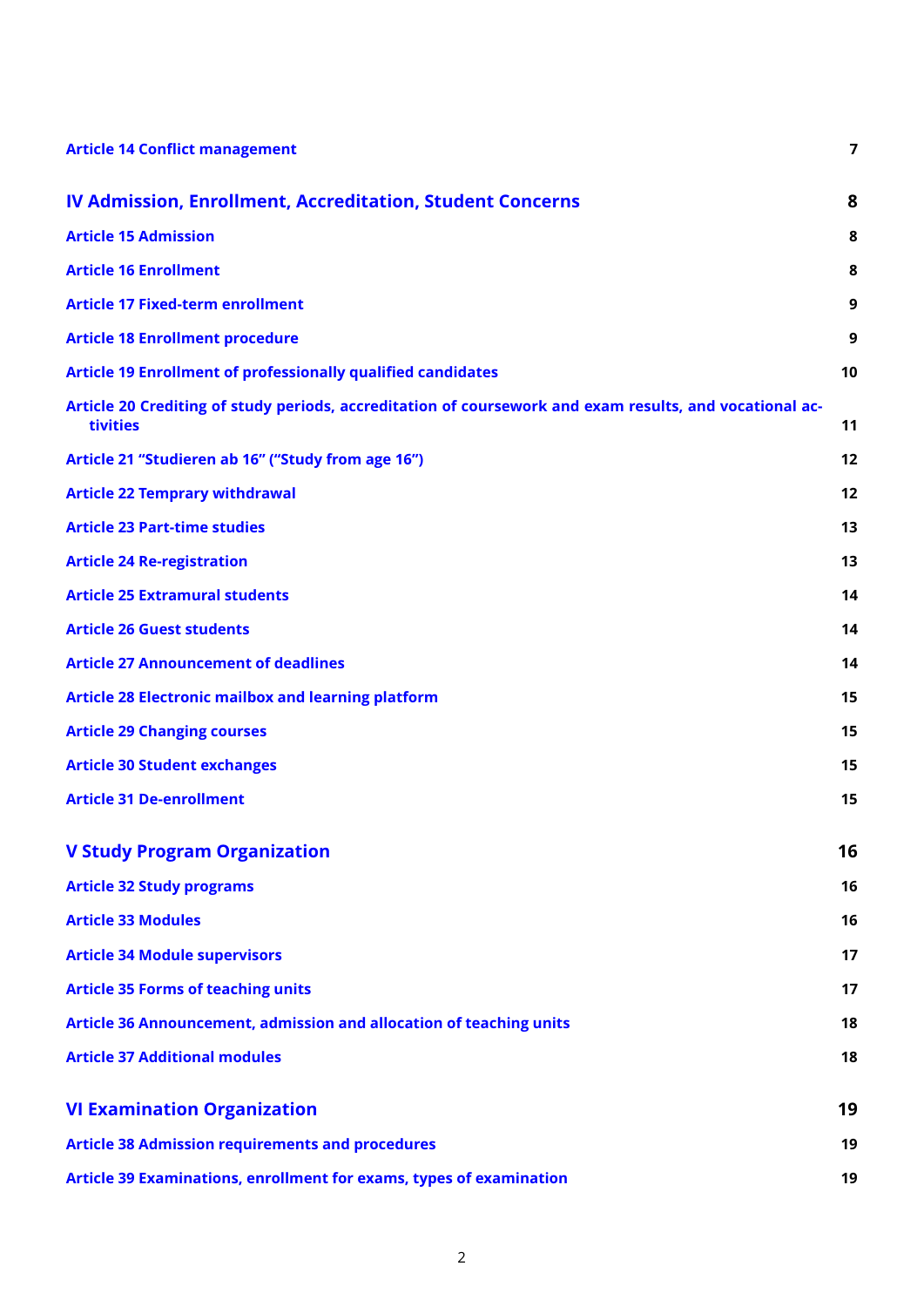| <b>Article 40 Compensation for disadvantages</b>                             | 20 |
|------------------------------------------------------------------------------|----|
| <b>Article 41 Examination board</b>                                          | 21 |
| <b>Article 42 Authorized examiners, observers</b>                            | 22 |
| <b>Article 43 Oral exam</b>                                                  | 22 |
| <b>Article 44 Written exam</b>                                               | 22 |
| <b>Article 45 Portfolio examination</b>                                      | 23 |
| <b>Article 46 Final theses</b>                                               | 23 |
| Article 47 Evaluation of exam results, overall grade and overall assessment  | 24 |
| <b>Article 48 Reconsideration procedures</b>                                 | 25 |
| <b>Article 49 Resitting</b>                                                  | 26 |
| <b>Article 50 Withdrawal, absence</b>                                        | 26 |
| <b>Article 51 Fraud, breach of regulations</b>                               | 27 |
| <b>Article 52 Invalidity of exams</b>                                        | 27 |
| <b>Article 53 Certificates, transcript, record</b>                           | 27 |
| Article 54 Double degree, dual degree                                        | 28 |
| <b>Article 55 Joint degree</b>                                               | 28 |
| <b>Article 56 Diploma supplement and transcript of records</b>               | 29 |
| Article 57 Authorization for data processing and access to examination files | 29 |
| <b>VII Appendix</b>                                                          | 29 |

**[A Annulment of the Regulations of Technische Universität Berlin on students'](#page-28-3) rights and obligations [\(OTU\), the Regulations governing general examination procedures in undergraduate and graduate](#page-28-3) [courses \(AllgPO\) and the statutes of Technische Universität Berlin on reconsideration procedures for](#page-28-3) [exam grades](#page-28-3) 29**

# <span id="page-2-0"></span>**Part I General Section**

# <span id="page-2-1"></span>**Article 1 Scope of application**

These regulations govern the organization and implementation of studies and examinations for all degree courses at Technische Universität Berlin.<sup>[2](#page-2-2)</sup> Subject-specific provisions that do not conflict with these regulations are not affected. Where responsibilities are set out for a faculty herein, this is merely for the purpose of linguistic simplification.

<span id="page-2-2"></span><sup>&</sup>lt;sup>2</sup>Discontinued undergraduate and graduate degree courses and those governed by the statutes on taking final examinations in discontinued undergraduate and graduate degree courses at Technische Universität Berlin ("AuslaufSa") are excluded from the application of examination regulations. No adjustment is made to the regulations for undergraduate and graduate degree courses, pursuant to [Article 2](#page-3-0) [\(2\)](#page-3-4).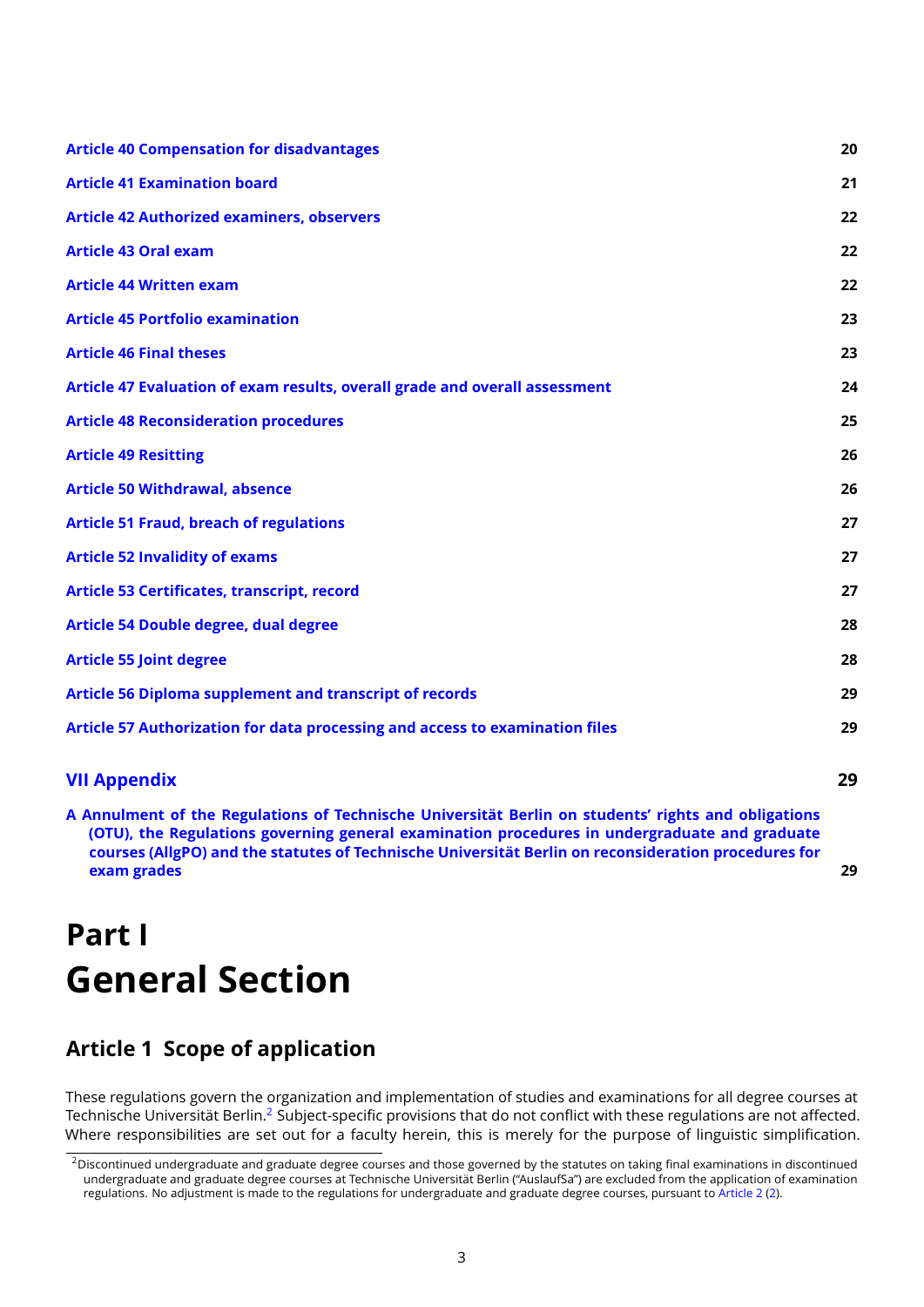Provisions apply in equal measure to joint committees, according to Article 74 of the Berlin Higher Education Act ("BerlHG").

# <span id="page-3-0"></span>**Article 2 Legal effect, annulment**

**(1)** These regulations take effect in the 2014 summer semester, but at the latest on the day after publication.

<span id="page-3-4"></span>**(2)** All applicable course and examination regulations upon these regulations taking effect shall be adjusted hereto within no more than one year.<sup>[2](#page-2-2)</sup> Primacy of the provisions hereof is not affected.

# <span id="page-3-1"></span>**Part II General Objectives of Study**

#### <span id="page-3-2"></span>**Article 3 Qualifications framework**

**(1)** Technische Universität Berlin combines scientific, technical, arts-based and social science thinking and action into one unit. According to the mission statement of TU Berlin, the study programs qualify students to act with social responsibility, in addition to providing expertise. The qualification goals of TU Berlin study programs are geared to the European Qualifications Framework for lifelong learning, which have different learning outcomes in terms of knowledge, skills and abilities.

**(2)** A Bachelor's degree confirms that graduates have scientific foundations and advanced knowledge of their subjects, qualifying them to resolve complex, specialist problems through ambiguous and/or unforeseeable solutions, including in positions with management and decision-making responsibility. Moreover, a Bachelor's degree from TU Berlin confirms that graduates are able to consider the social consequences of scientific action – beyond the boundaries of their subject – in their work. Such knowledge, skills and abilities qualify them for admission to a Master's program and employment on the labor market.

**(3)** A Master's degree confirms that graduates also have broad and in-depth knowledge of their subjects, are able to enhance such knowledge in a scientific and methodical way, and possess specialist problemsolving skills, integrating knowledge from other sectors, which results in new findings and trends. They are characterized by strategic thinking and action with regard to social responsibility and sustainable development.

**(4)** These qualification goals are specified as learning outcomes in course regulations.

### <span id="page-3-3"></span>**Article 4 Internationalization**

**(1)** TU Berlin is considered a scientific and international educational institution, where students acquire international experience and intercultural and foreign-language skills, especially in English, in the course of their studies, in preparation for a global labor market.

**(2)** All study programs are organized in such a way that students are able to stay abroad without discrimination; a mobility window is scheduled and designated in the course regulations. The mobility of students is supported by transparent accreditation practices. Concluding a Learning Agreement, as defined in the ECTS Users Guide, is recommended.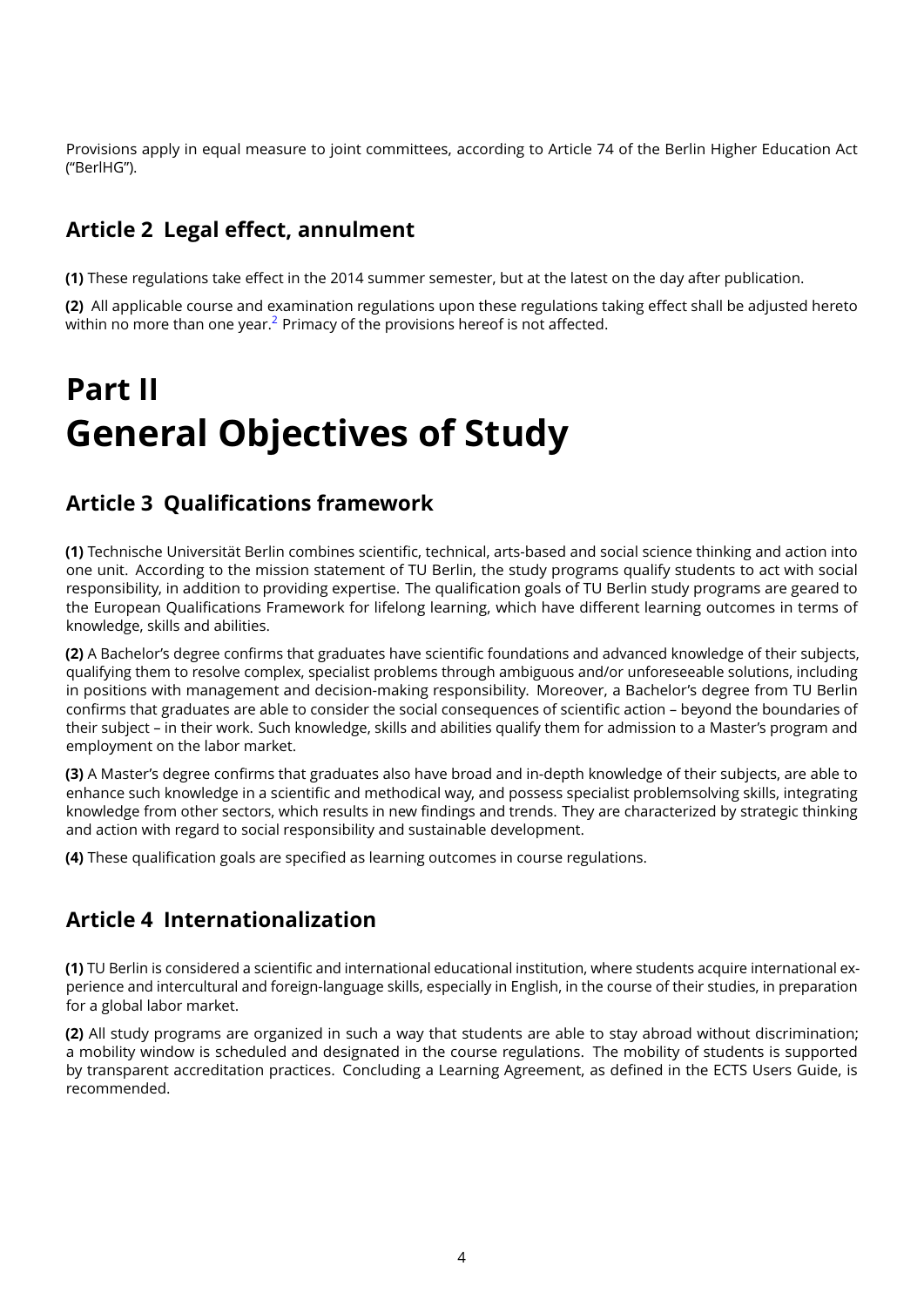# <span id="page-4-0"></span>**Article 5 Good scientific practice**

**(1)** TU Berlin promotes good scientific practice in learning and teaching.

**(2)** The rules of good scientific practice are communicated at the start of the course (for example within the scope of an introductory course or other teaching units) and continually practiced.

# <span id="page-4-1"></span>**Part III Quality Assurance**

### <span id="page-4-2"></span>**Article 6 Student guidance**

**(1)** Student guidance includes general student guidance and specialist guidance pursuant to Article 28 of BerlHG.

**(2)** General student guidance and information is offered to candidates and students, including for overlapping issues. This includes educational and psychological guidance, information on inclusion of students with children, dependents requiring care, disabilities and/or chronic diseases and course financing and advice on relevant provision of guidance. The Career Service advises students on the transition to professional life and professional independence. The International Office is under an obligation to provide guidance to foreign students.

**(3)** Specialist guidance provided by each faculty supports students in their studies through course-related guidance. Specialist counseling tasks include providing guidance to students on sensible planning and implementation of their studies, in accordance with their individual skills and career expectations within the scope of course regulations and the range of teaching modules, and where possible providing support for the completion of studies. Such tasks include regular introductory events and sound advice on interdisciplinary studies.

**(4)** In order to coordinate tasks, the faculty council, pursuant to Articles 28 and 73 of BerlHG, employs a professor as specialist counseling representative, supported by student assistants. The faculty council may make use of other members of the faculty for specialist guidance.

**(5)** Further specific advice is provided on individual subject areas by the professor of the relevant specialism.

**(6)** The faculty also releases detailed informational material for information and guidance on study programs, and in courses with a foreign language (as a compulsory option), in the relevant foreign languages.

**(7)** Introductory events are offered to first-year students at the start of the first semester. Teaching units designed for this purpose may be cancelled in the first semester.

### <span id="page-4-3"></span>**Article 7 Mentoring program**

<span id="page-4-4"></span>**(1)** Mentoring programs serve to ensure a positive exchange between students and lecturers and to improve individual support. Faculties should set up and implement mentoring programs for study programs. Such mentoring programs can be provided in different forms (for example individual, group, tandem, online mentoring or shadowing) for a variety of target groups (for example introductory, foundation, consolidation or final degree phase) and with different objectives (e.g. course objectives, social priorities, interdisciplinary exchange). The criteria for mentors or mentees (for example linking to a course, possible restrictions on participation) are defined in the relevant program.

**(2)** A mentoring program is described in accordance with paragraph [\(1\)](#page-4-4), decided on by the faculty council, and published on the associated website for the course. All lecturers are obliged to support the relevant program. Each mentoring program is evaluated.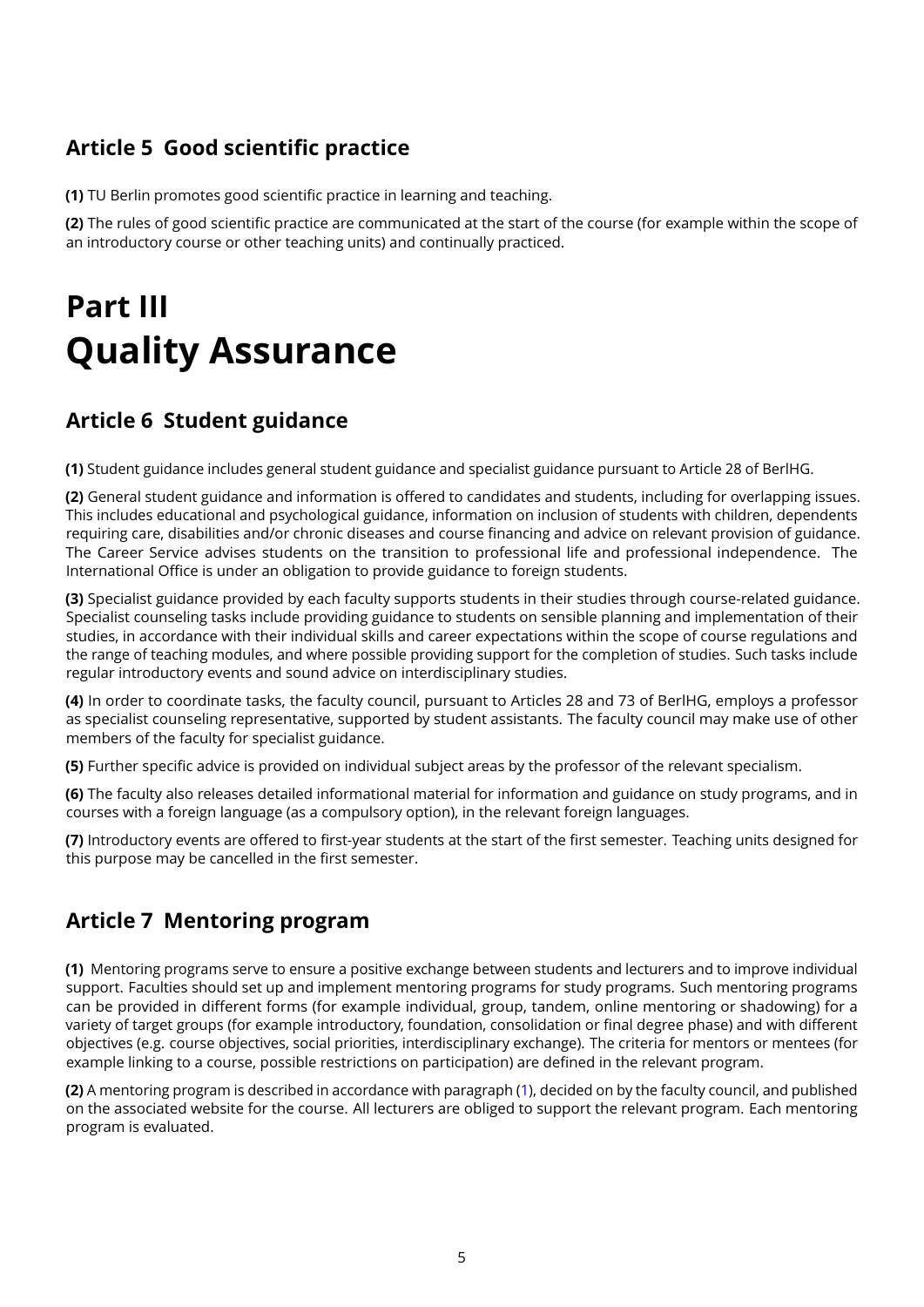# <span id="page-5-0"></span>**Article 8 Dean of studies**

The dean of studies performs teaching and study-related tasks at the faculty within the dean's overall responsibility. In particular he or she is responsible for:

- quality assurance in studies and teaching;
- representation of the faculty towards other members and bodies of the university (Steering Committee, Central University Administration, Academic Senate) in teaching and student matters;
- service agreements with other faculties;
- communication between students and lecturers

#### <span id="page-5-1"></span>**Article 9 Course representative**

The faculty employs a course representative for each study program within its scope of responsibility, who should hold qualifications in accordance with Article 32 of BerlHG (authorized examiners). If no such person is designated, the tasks are passed onto the dean of studies. His or her tasks include the following:

- 1. Upon creation or revision of a study program:
	- analysis of the labor market and competitive training;
	- coordination of curriculum development;
	- coordination of skills targets for the study program;
	- capacity planning;
	- examination of feasibility of completion of studies;
	- compilation of course schedules;
	- compilation or revision of course and examination regulations;
	- service agreements.
- 2. Following introduction of the study program:
	- regular holding of teaching conferences;
	- cooperation in (re-)accreditation;
	- planning of teaching units;
	- guarantee of qualification objectives and feasibility of studies;
	- identification and elimination of study bottlenecks;
	- coordination of module contents;
	- initiatives for curriculum revision;
	- service agreements.

### <span id="page-5-2"></span>**Article 10 Teaching unit evaluation**

Students give regular class criticism for teaching units at TU Berlin, which largely serves as a feedback instrument for lecturers to continually improve their teaching. Results should be discussed with students. The evaluation statutes of TU Berlin provide further details hereof.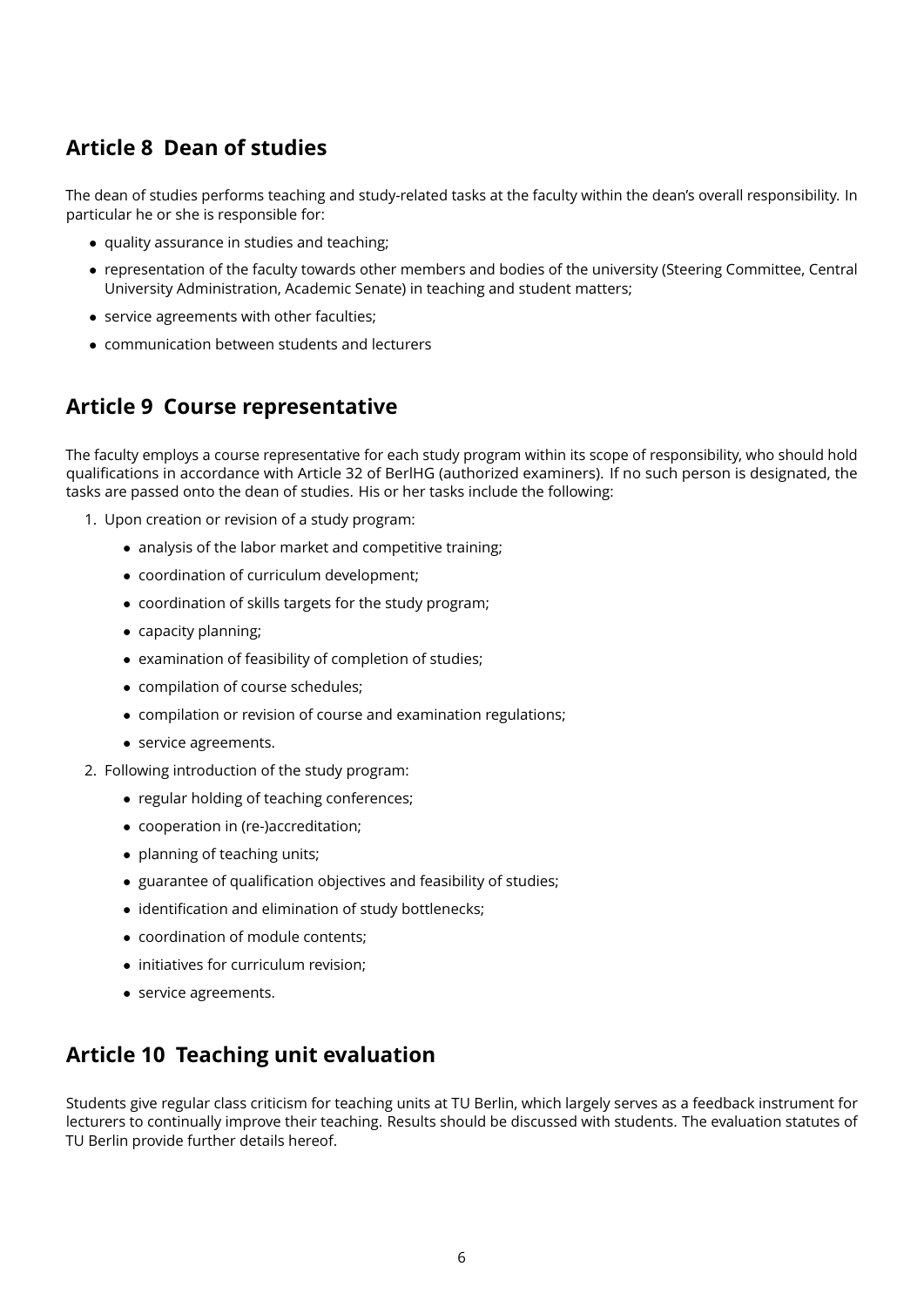# <span id="page-6-0"></span>**Article 11 Course review**

Each course is evaluated in a cycle of four to eight years in terms of:

- implementation of skills targets;
- feasibility of completion of studies;
- and additional criteria.

Results are published. Further development needs are recorded within the scope of a faculty agreement between the Steering Committee and the faculties.

# <span id="page-6-1"></span>**Article 12 Teaching conference**

A teaching conference – publicly accessible within the university – shall be convened for each study program at least once a year, to which academic staff and student representatives for the course are invited. Relevant persons in charge of other faculties' services shall be invited. Additional participants may also be invited. The teaching conference is chaired by the course representative and includes the following tasks:

- discussion of results of teaching unit evaluation;
- discussion of current examination statistics;
- exchange of experiences in the current academic year;
- coordination and updating of teaching content;
- discussion and analysis of other relevant details (e.g. alumni questions, statistics on progress of studies, duration of studies, position of graduates).

### <span id="page-6-2"></span>**Article 13 Didactic approach in further education**

Public servants who perform full-time teaching tasks are under an obligation to provide continuing education and further training in a didactic approach and are supported by Technische Universität Berlin.

### <span id="page-6-3"></span>**Article 14 Conflict management**

**(1)** Within the framework of conflict and complaint management, the university guarantees to search for solutions to conflicts and complaints within a transparent, non-administrative procedure, which is as acceptable as possible to all participants.

**(2)** In case of complaints being lodged, all complainants receive confirmation of receipt of the complaint and, on request, feedback on the processing status of the event, or implementation, within one working day. The university shall identify appropriate complaints offices.

**(3)** Within the scope of conflict management, all existing central and decentralized advisory bodies are centrally identified. Forms of conflict handling are stipulated in mentoring programs. Recommendations on conflict resolution are made within the framework of guidelines, such as the guideline on protection from sexual discrimination, harassment and violence.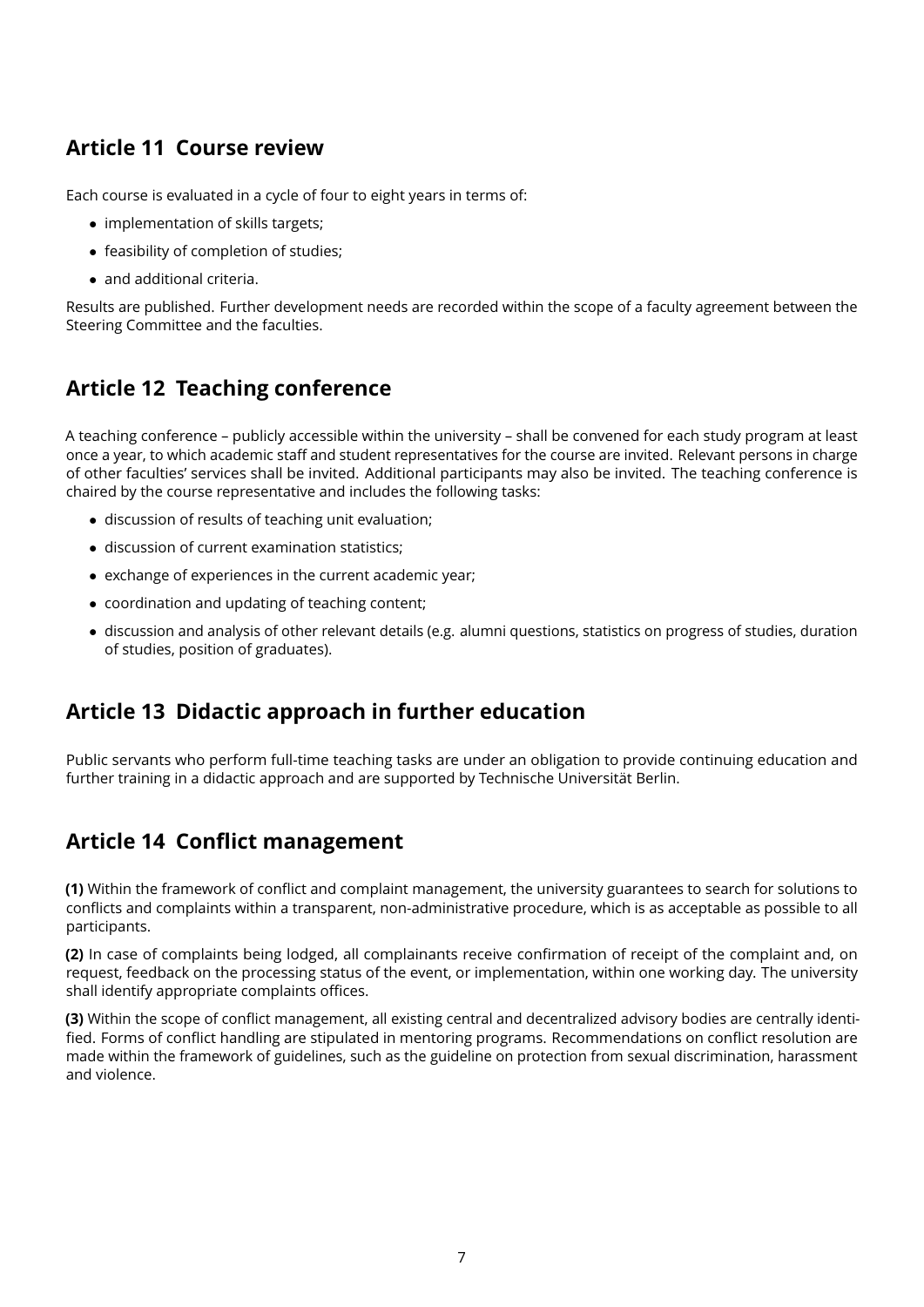# <span id="page-7-0"></span>**Part IV Admission, Enrollment, Accreditation, Student Concerns**

# <span id="page-7-1"></span>**Article 15 Admission**

<span id="page-7-4"></span>**(1)** Where restrictions on admission are laid down for study programs, admission procedures shall be conducted for such courses. Procedures shall comply with the statutory provisions, the selection statutes of Technische Universität Berlin, the doctorate regulations and relevant course-specific admission rules. Applicants may only take part in admission procedures if they make due applications on time, including all necessary documents, and fulfill general and subjects-pecific entry requirements.

<span id="page-7-3"></span>**(2)** Applicants from abroad who are not on equal terms with German nationals require authorization to enroll, in respect of which decisions are taken by the responsible body of the Central University Administration. The equivalence of international higher education entrance qualifications must be established, unless they have already acquired higher education entrance qualifications under German law. The basis for an assessment of equivalence is formed by the evaluation recommendations of the Central Office for Foreign Education. Responsibility for decisions on the evaluation of international educational qualifications for the purpose of entrance into higher education in Berlin, including subject linking and clarification of any doubts with the Central Office for Foreign Education, lies with the competent senate authority for higher education institutions (Article 61 of the Schools Act for the State of Berlin). Moreover, international applicants shall demonstrate a working knowledge of the German language in accordance with the effective resolution of the Standing Conference of Ministers of Education and Cultural Affairs on the admission of international applicants with foreign education certificates to study at German higher education institutions, allowing them to follow the classes. Further details on verification are specified by the responsible body of the Central University Administration.

**(3)** The necessary language skills for international study programs shall be defined in subject-specific regulations.

**(4)** Qualifications pursuant to Article 7 and Article 7a of the Berlin Higher Education Admissions Act are established in compliance with the relevant resolution of the Standing Conference of Ministers of Education and Cultural Affairs on the conversion procedure of international school grades for higher education admission in Germany.

**(5)** International applicants intending to becoming doctorates, who write their dissertation – where permitted by the doctorate regulations – in a language other than German or English, and wish to take an oral exam, must demonstrate a working knowledge of this language. The doctorate regulations set out further details hereof. However, if these international applicants still have to perform coursework or exam assignments as a precondition for admission to the doctoral procedure, they must also demonstrate a working knowledge of the German language. The responsible body of the Central University Administration specifies further details on verification.

# <span id="page-7-2"></span>**Article 16 Enrollment**

**(1)** Applicants shall be enrolled if they fulfill the entrance requirements pursuant to Articles 10-13 of BerlHG, and:

- 1. demonstrate, by their own declaration, that they have enrolled in the selected course at any other higher education institution within the scope of application of the Framework Act for Higher Education, or a higher education institution of a Member State of the European Union or other signatory to the Agreement on the European Economic Area;
- 2. demonstrate, by their own declaration, that they have not definitively provided the prescribed proof of results in the selected course, or definitively passed prescribed exams, at any other higher education institution within the scope of application of the Framework Act for Higher Education, or a higher education institution of a Member State of the European Union or other signatory to the Agreement on the European Economic Area, where these are a compulsory component of the study program at TU Berlin;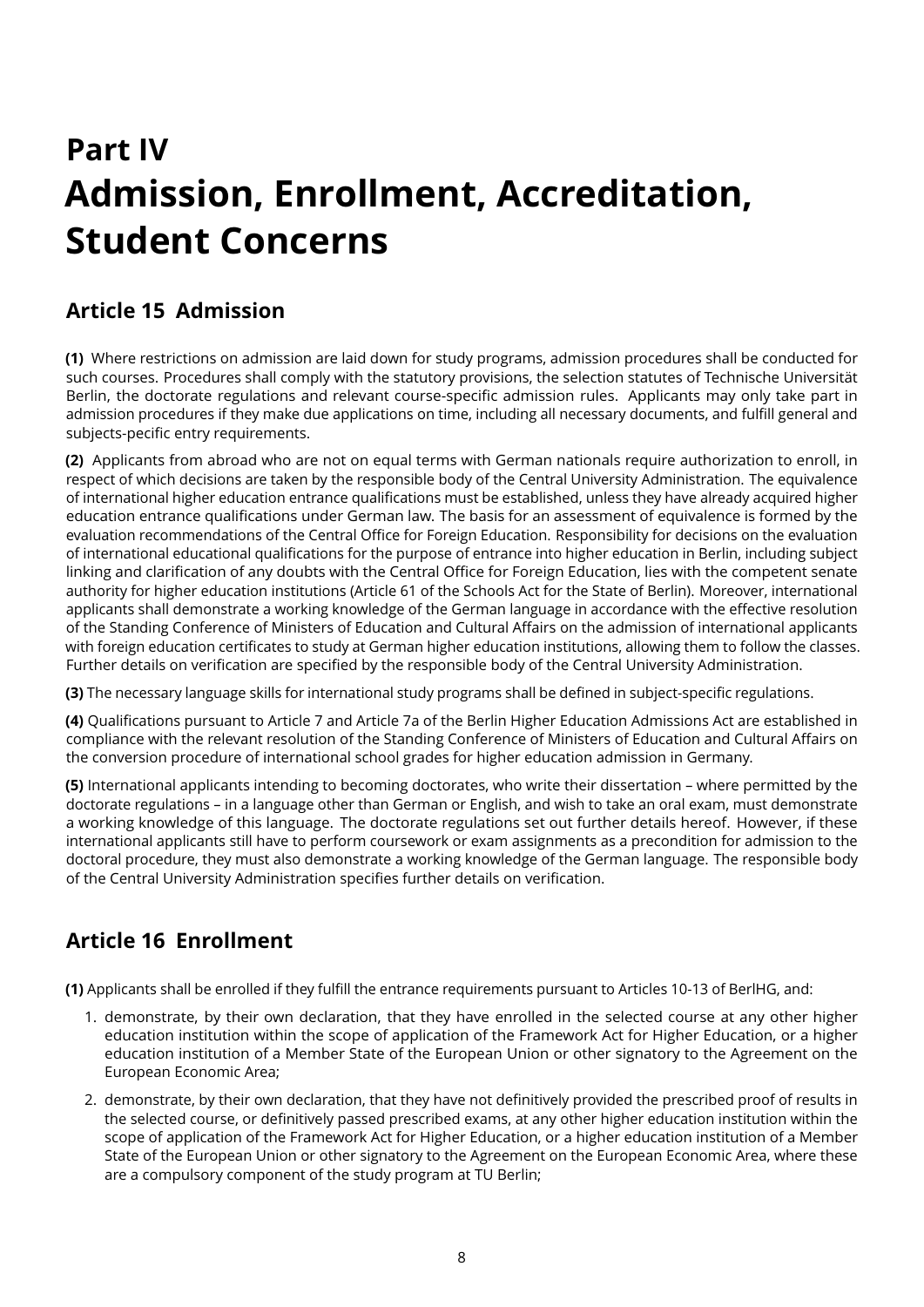- 3. demonstrate, based on statutory provisions, that they are covered by health insurance;
- 4. have paid fees and contributions, including social contributions to the student union, contributions to the student body, and charges for public transport passes; 5. have been admitted to a restricted admission course or have applied to enroll for an unrestricted admission course;
- 5. in the event of enrollment as a doctoral student, the doctoral candidate application has been accepted by the responsible faculty.

**(2)** Enrollment is generally implemented for a study program, which leads to graduation with professional certification.

**(3)** Enrollment is also possible for an additional course. However, enrollment for more than one restricted admission study program is only possible where this is reasonable in terms of the study goal and other students are not thereby excluded from the first degree.

**(4)** Applicants may also be enrolled for a fixed term, according to [Article 17.](#page-8-0)

**(5)** Enrollment establishes the right to use the facilities of the university under the applicable provisions (Article 9 (1) of BerlHG); this includes the right to attend teaching units on other courses (see [Article 36\)](#page-17-0) and, in accordance with the examination regulations, to take exams on other courses where proof of results stipulated in the associated examination regulations is provided.

**(6)** The obligation to pay fees and contributions, including social contributions to the student union, is not applicable if such fees have already been paid to another higher education institution in Berlin or Brandenburg, where enrollment has been carried out. Appropriate proof shall be provided.

#### <span id="page-8-0"></span>**Article 17 Fixed-term enrollment**

<span id="page-8-2"></span>**(1)** Applicants from abroad, whose university entrance qualifications do not qualify them for direct course admission (no equivalence, as defined in [Article 15](#page-7-1) [\(2\)](#page-7-3) hereof), can be enrolled on a preparatory course for a fixed term, in accordance with the applicable administrative provisions, in order to prepare for the admission examination by attending a preparatory course. The fixed term generally amounts to two semesters and, in the event of additional attendance at a German preparatory course, three semesters. There is no allocation to a study program.

**(2)** Foreign applicants with equivalent university entrance qualifications, pursuant to [Article 15](#page-7-1) [\(1\)](#page-7-4), but without a working knowledge of German, may be enrolled for a fixed term to attend courses in German as a foreign language, usually for two semesters, in order to prepare for the German admission exam. Enrollment is limited to a fixed term of one semester for applicants under clause [\(1\)](#page-8-2), in order to attend introductory programs for the preparatory course. There is no allocation to a study program. Participation in specialist studies is not permitted during this enrollment procedure. The responsible body of the Central University Administration shall set out further details hereof, in consultation with the Academic Senate.

**(3)** International applicants wishing to study within an exchange program between Technische Universität Berlin and their home university, or within the scope of usual study visits abroad, can be enrolled for a maximum of two semesters without a specific admissions procedure. In exceptional cases, on application to the responsible body of the Central University Administration, extension by an additional two semesters is possible. A final examination can only be taken during such studies if permitted in specific regulations.

**(4)** Applicants may be enrolled for a fixed term on study programs which do not result in an initial professional qualification.

### <span id="page-8-1"></span>**Article 18 Enrollment procedure**

**(1)** Applications for enrollment shall be forwarded in writing to the responsible body of the Central University Administration.

<span id="page-8-3"></span>**(2)** Applications for enrollment on unrestricted admission courses shall be made by April 1 of each year for the summer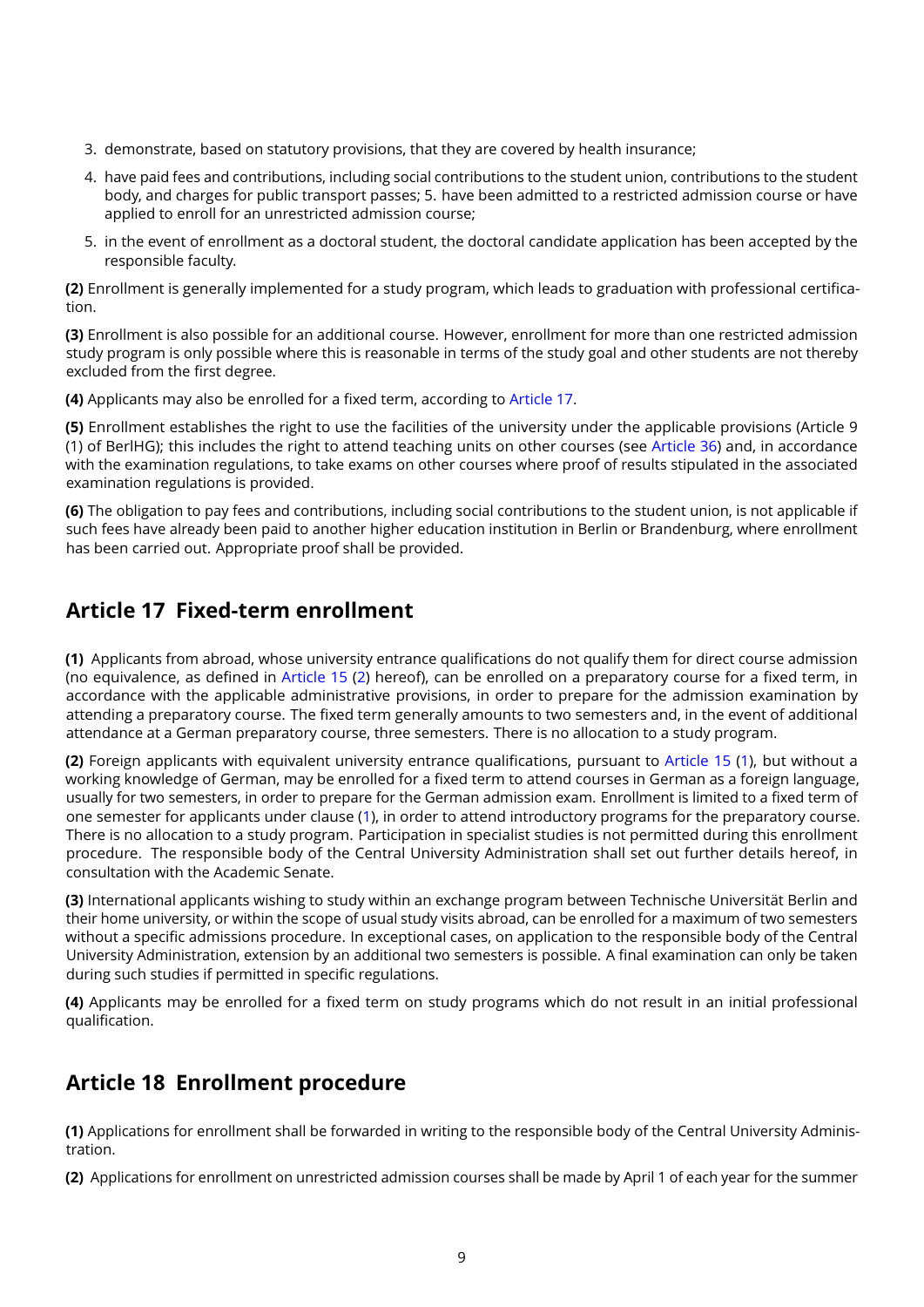semester and by October 1 for the winter semester on a form designated by the responsible body of the Central University Administration, and enrollment generally conducted within two weeks of application. In justified cases, the responsible body of the Central University Administration may ignore the above deadlines. The deadline shall not be effective if the application for enrollment is made by doctoral students. The responsible body of the Central University Administration decides on applications. All further details on the doctorate, in particular on application as a doctoral candidate, are laid down in the doctoral regulations of Technische Universität Berlin. The deadline for enrollment on a restricted admission course is included in the admission letter.

**(3)** Certificates and declarations necessary for enrollment should be attached to the enrollment application; such documents shall be available at the latest by the time of enrollment. A candidate can be enrolled for one semester, subject to withdrawal, if he or she fulfils the conditions for enrollment, but is unable to verify this on time, for reasons not attributable to him or her. If a statement appears dubious, proof cannot be provided in the specified way, or there are doubts about the accuracy or authenticity of submitted documents, the responsible body of the Central University Administration shall decide on the appropriate form of proof.

**(4)** Enrollment is conducted for the first semester. Notwithstanding this fact, the provisions of the Berlin Higher Education Act (BerlHG), the Higher Education Admissions Act (BerlHZG), the Higher Education Admissions Regulation (BerlHZVO), and Article 20 hereof shall apply to higher semesters.

**(5)** Enrollment is completed by delivery or dispatch of the enrollment certificate.

#### <span id="page-9-0"></span>**Article 19 Enrollment of professionally qualified candidates**

**(1)** Applications by students with professional qualifications for admission to and enrollment on a course at Technische Universität Berlin, pursuant to Article 11 of BerlHG, shall be sent to the responsible body of the Central University Administration.

**(2)** The following certified evidence and declarations, which are intended to verify general university entrance qualifications (Article 11 (1) of BerlHG), shall be attached to applications from students with professional qualifications:

- 1. proof of advanced education based on the provisions of handicrafts regulations (e.g. master craftsman's exam), the Vocational Training Act, or comparable provisions under federal or state law (Article 11 (1) subsection 1 of BerlHG); or
- 2. proof of vocational training completed at a state or state-approved vocational school, as defined in Article 34 of the Schools Act, or comparable training in another federal state (Article 11 (1) subsection 2 of BerlHG); or
- 3. proof of acquisition of a qualification comparable to further education designated under subsection 1, as defined in the Seaman's Act (Article 11 (1) subsection 3 of BerlHG); or
- 4. proof of acquisition of a qualification comparable to further education designated under subsection 1 as a result of a continuing education course, governed by state law, for healthcare professions and in the social care or educational sectors (Article 11 (1) subsection 4 of BerlHG).

<span id="page-9-1"></span>**(3)** The following certificates and declarations shall be attached to applications from students with professional qualifications, containing a request for study, which includes a similar subject to their professional qualifications and is intended to verify subject-related university entrance qualifications (Article 11 (2) of BerlHG):

- 1. proof of completed vocational training lasting at least two years, governed by federal or state law, in a profession that is closely related to the targeted study program (Article 11 (2) subsection 1 of BerlHG); and
- 2. proof of at least three years' employment in the studied profession (Article 11 (2) subsection 2 of BerlHG).

**(4)** Certification of a successful admission examination to Technische Universität Berlin for the feasibility of studies shall be attached to applications from students with professional qualifications, according to paragraph [\(3\)](#page-9-1), containing a request for study in a subject outside their professional qualification (Article 11 (3) of BerlHG).

**(5)** The deadline for submitting applications is set as July 15 for the winter semester and January 15 for the summer semester (time limit).

**(6)** Applications submitted in full and on time, which meet the requirements of Article 11 (1) of BerlHG, shall be included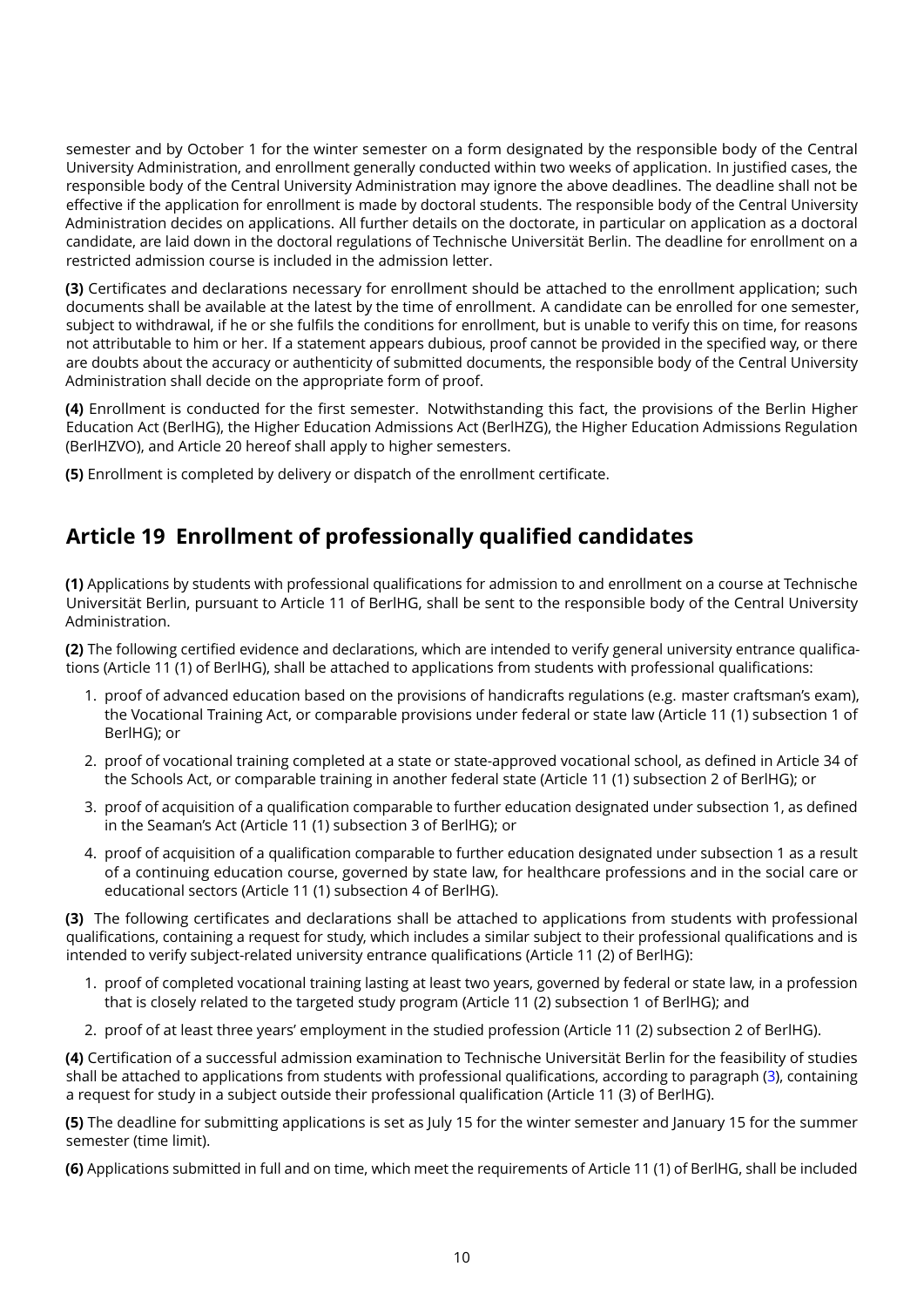in the procedure for awarding places in a pre-allocated quota, according to Article 6 (2) of the Berlin Higher Education Admissions Regulation.

**(7)** Applications submitted in full and on time, which meet the requirements of Article 11 (2) of BerlHG, shall be forwarded to the responsible examination board by the responsible body of the Central University Administration. The examination board shall decide whether this constitutes an appropriate professional qualification for the targeted studies, or whether an entrance exam should be taken, pursuant to Article 11 (3) of BerlHG, examining the feasibility of the applicant completing studies. The statutes set out further details on the entrance examination. The reasoned decision of the examination board shall be communicated in writing to the responsible body of the Central University Administration, which then decides on admission within the scope of the due admissions procedure. Admission is implemented within the quota set as the pre-allocated quota in the admissions procedure (QuoSa) set out in the applicable statutes.

**(8)** If the number of applicants within the pre-allocated quota under the Berlin Higher Education Admissions Regulation exceed the available places, places are awarded according to Article 8a of the Berlin Higher Education Admissions Act.

#### <span id="page-10-0"></span>**Article 20 Crediting of study periods, accreditation of coursework and exam results, and vocational activities**

<span id="page-10-4"></span>**(1)** Periods of study, coursework and exam results in the same study program at a German higher education institution are accredited by the examination board in case of equivalence. Failed examination results shall be credited with regard to the repeatability of exam results. In case of a change of university, demotion to a lower semester is excluded.

<span id="page-10-1"></span>**(2)** Periods of study, coursework and exam results performed at higher education institutions beyond the scope of application of the Framework Act for Higher Education shall be accredited on request, in accordance with the equivalence agreements approved by the Standing Conference of Ministers of Education and Cultural Affairs and the Conference of University Rectors; if there are no such agreements, the responsible examination board shall decide, in consultation with the responsible body of the Central University Administration. Otherwise, in case of doubts about equivalence, a hearing may be given to the Central Office for Foreign Education. If the student has eligibility confirmed by the examination board in the form of a "Learning Agreement" before the start of the semester abroad, the results provided at other international higher education institutions are credited.

<span id="page-10-2"></span>**(3)** Periods of study and coursework and exam results otherwise provided with equivalent content and scope are accredited as coursework and exam results by the examination board if there are no major differences in terms of skills acquired. There is no schematic comparison, but rather an overall assessment is made. Failed exams are credited with regard to the repeatability of exam results. Certified equivalent skills and abilities (qualifications) acquired outside a higher education institution shall credit up to half the points designated for the course by the examination board.

<span id="page-10-5"></span>**(4)** Applications for accreditation of coursework and exam results should be made by the end of the second semester after admission to studies at TU Berlin. Accreditation of commenced examination procedures is excluded.

<span id="page-10-6"></span>**(5)** If the equivalence of other coursework and exam results or qualifications under paragraphs [\(2\)](#page-10-1) and [\(3\)](#page-10-2) cannot be established, the application shall be informed thereof in writing and the examination board decides whether a supplementary exam is to be taken. Equivalence agreements approved by the Standing Conference of Ministers of Education and Cultural Affairs and the Conference of University Rectors, and agreements reached within higher education partnerships shall be observed. Supplementary exams solely serve to clarify whether the student has the minimum required knowledge. If the supplementary exam is assessed as "pass", the results are accredited. If the supplementary exam is assessed as "fail", the results shall be deposited as regular module exams. The provisions of Articles  $42-46<sup>3</sup>$  $42-46<sup>3</sup>$  $42-46<sup>3</sup>$  apply accordingly to enrollment for supplementary exams.

<span id="page-10-7"></span>**(6)** Grades shall be credited – where grading systems are comparable – and included in the calculation of overall grade in accordance with the examination regulations and the eligibility of international educational qualifications

<span id="page-10-3"></span><sup>3</sup>[Article 42,](#page-21-0) [Article 43,](#page-21-1) [Article 44,](#page-21-2) [Article 45,](#page-22-0) [Article 46](#page-22-1)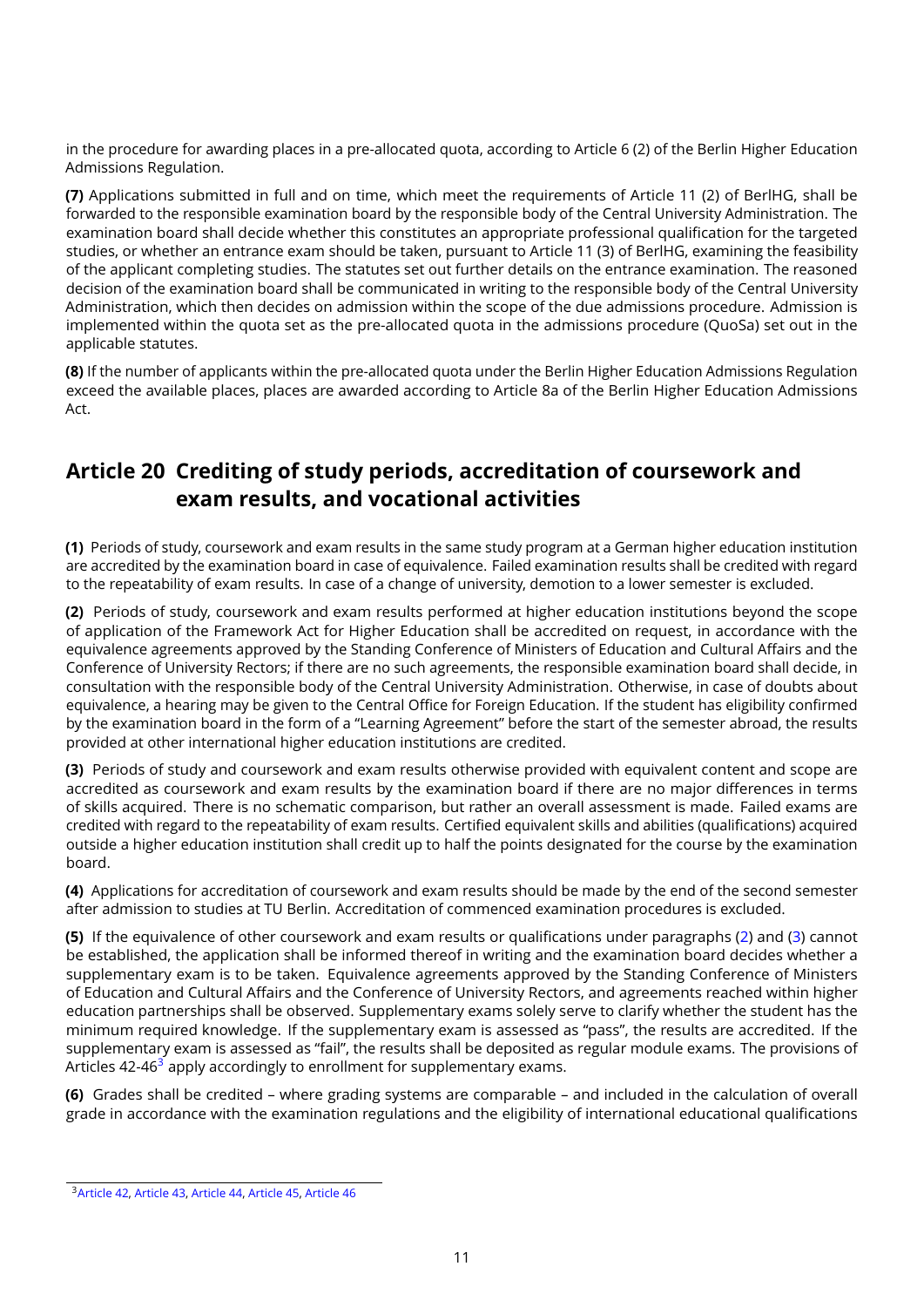("anabin") and the modified Bavarian formula. If grading systems are not comparable, the comment "pass" shall be recorded.

**(7)** The applicant is obliged to provide sufficient information on the result to be credited. The burden of proof of an application failing to fulfill the requirements lies with the body conducting the accreditation procedure. If agreements and arrangements between the Federal Republic of Germany and other countries on equivalence in the higher education sector (equivalence agreements) benefit students from foreign states at variance from paragraphs (1)-(6)<sup>[4](#page-11-2)</sup>. the provisions of the equivalence agreement shall take precedence.

# <span id="page-11-0"></span>**Article 21 "Studieren ab 16" ("Study from age 16")**

Pupils in upper secondary schools (starting from 10th grade) may attend selected teaching units at TU Berlin as early students, with the written consent of their school, within the TU Berlin program "Study from age 16". In exceptional cases, pupils from below grade 10 are also allowed to take part. Applications shall be made to the responsible body of the Central University Administration by the start of the relevant semester. There is no right to inclusion in the program. Participation does not constitute membership of Technische Universität Berlin, and is free of charge. Coursework and exam results provided within the "Study from age 16" program, upon application, shall be credited to comparable coursework and exam results for later studies at Technische Universität Berlin. [Article 20](#page-10-0) [\(1\)](#page-10-4) clause 2 is not applicable.

### <span id="page-11-1"></span>**Article 22 Temprary withdrawal**

<span id="page-11-3"></span>**(1)** Students wishing to interrupt a course at Technische Universität Berlin in the following semester may make an application for temporary withdrawal on important grounds, with relevant evidence at the earliest upon re-registration and at the latest four weeks after the start of the semester. Important grounds for temporary withdrawal include:

- 1. studies abroad;
- 2. completion of internship;
- 3. personal illness;
- 4. birth of a child;
- 5. illness/care for a child or person requiring supervision;
- 6. supervision of a child within the first six years, for a maximum of three years. Temporary withdrawal is generally issued for one semester, but for a maximum of four semesters. In justified cases, the upper limit may be exceeded. The decision is taken by the responsible body of the Central University Administration. A sabbatical semester is not deemed a regular semester.

**(2)** By way of exception, temporary withdrawal may be granted for applications filed late if the reason for temporary withdrawal only occurs after the deadline has expired. Coursework results until this date are accredited.

**(3)** Temporary withdrawal should not be issued for the first semester.

**(4)** During the period of temporary withdrawal, the right to attend classes is suspended, while other rights, including the right to take exams outside classes, continue.

**(5)** In case of temporary withdrawal pursuant to paragraph [\(1\)](#page-11-3) subsection 6 hereof, students are entitled to attend classes for a period of up to six semesters. Attended classes shall not exceed the demands of students not subject to temporary withdrawal. The same applies to students subject to temporary withdrawal under paragraph [\(1\)](#page-11-3) subsection 3 hereof, who should be allowed to gradually reintegrate into studies, even during a sabbatical semester.

<span id="page-11-2"></span><sup>4</sup>[Article 20](#page-10-0) [\(1\)](#page-10-4), [\(2\)](#page-10-1), [\(3\)](#page-10-2), [\(4\)](#page-10-5), [\(5\)](#page-10-6), [\(6\)](#page-10-7)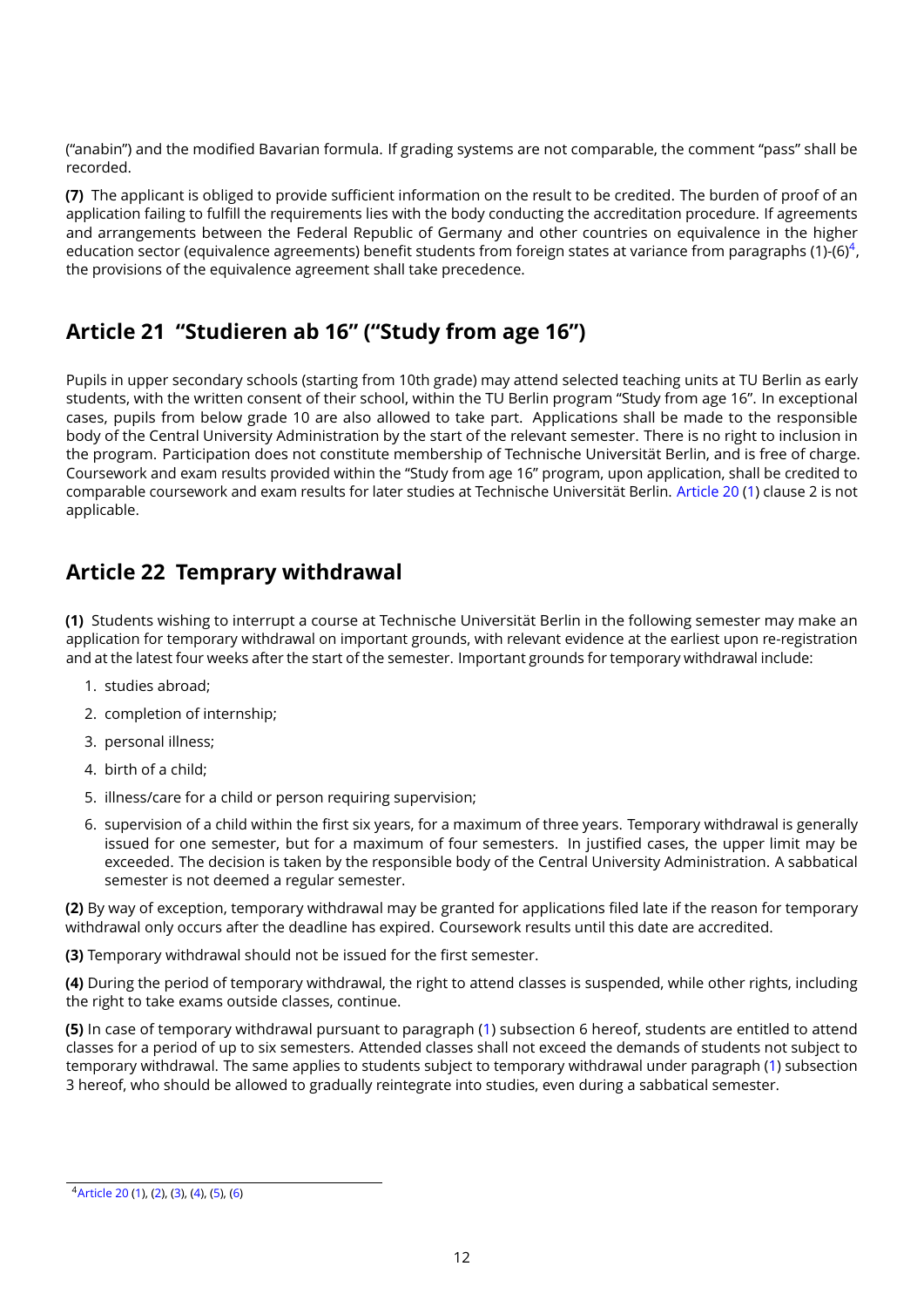# <span id="page-12-0"></span>**Article 23 Part-time studies**

**(1)** Courses studies at TU Berlin are usually full-time. Part-time studies are possible if grounds arise in accordance with Article 22 (4) of the Berlin Higher Education Act.

**(2)** In part-time studies, half the credit points or results stipulated in full-time studies, based on the examination regulations for the relevant course, can usually be acquired per semester. Credit points acquired by resits are disregarded.

**(3)** Application for part-time studies shall be made in writing – stating the reasons – to the responsible body of the Central University Administration, usually by the re-registration deadline for the following semester. Relevant evidence shall be attached to the application.

**(4)** Unless the student has designated a shorter period in the application or in the course of re-registration, studies shall be conducted part-time, where the requirements are in place under Article 22 (4) of BerlHG. Part-time studies are always carried out for at least one semester. The student shall inform TU Berlin within the scope of re-registration if the reasons for parttime studies no longer exist.

**(5)** During part-time studies, students are granted separate deadlines with reference to their personal situation, in particular for theses. Extended periods shall not be longer than twice the regular deadline.

**(6)** Part-time students have the same status at the university as full-time students. Fees and contributions shall be paid in full.

**(7)** Semesters in part-time studies are included as half semesters and full university semesters.

#### <span id="page-12-1"></span>**Article 24 Re-registration**

<span id="page-12-2"></span>**(1)** Students who want to stay enrolled for the following semester shall re-register.

**(2)** Invitations to re-register are sent to students. Students who have not received the documents are not released from the re-registration obligation, pursuant to paragraph [\(1\)](#page-12-2). Re-registration for a semester shall be duly implemented by the end of the lecture period in the previous semester. Subsequently, late re-registrations are only permitted if a late payment fine is paid by the end of the current semester. Fees paid for re-registration for the upcoming semester shall be refunded if a student's affiliation ends before the start of the semester for which re-registration is conducted. The re-registration deadline may be amended for a specific date by the responsible body of the Central University Administration, with the consent of the Academic Senate.

**(3)** Re-registration includes:

- 1. existence of health insurance under the statutory provisions;
- 2. payment of due fees and contributions;
- 3. individually provided evidence within the scope of re-registration. Relevant information includes the invitation to re-register;
- 4. where appropriate a declaration amending the option to cooperate in the academic self-administration and the student body of Technische Universität Berlin, or exercising the right vote at a faculty or department;
- 5. notification of part-time students if the reason for part-time studies no longer exists.

**(4)** Re-registration is confirmed to the student by sending course documents for the new semester.

**(5)** Students are obliged to advise the responsible body of the Central University Administration immediately of any change of name, semester or home address, or the loss of a student ID card.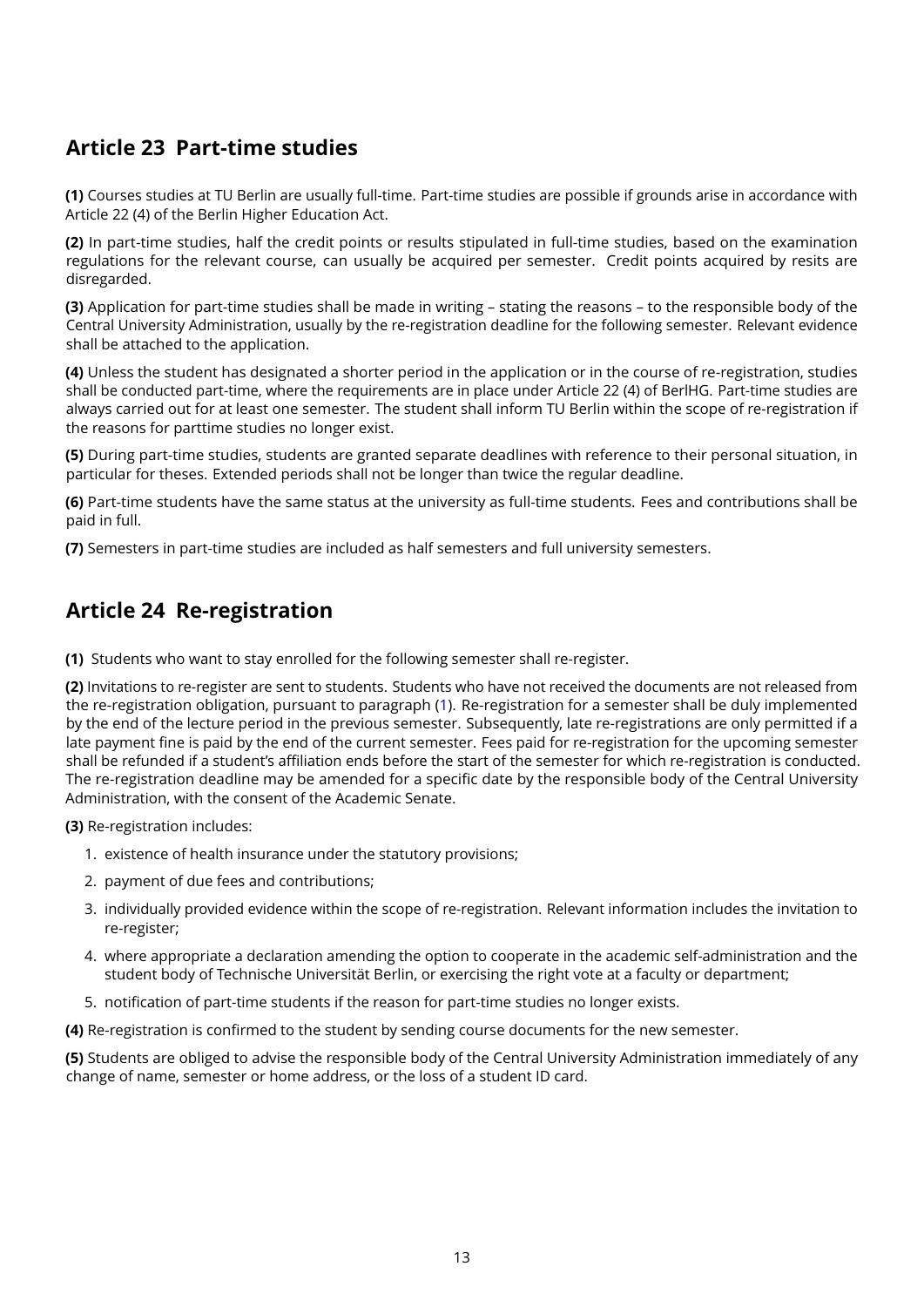# <span id="page-13-0"></span>**Article 25 Extramural students**

**(1)** Students at another higher education institution who want to attend classes at Technische Universität Berlin may be admitted as extramural students upon request. Extramural students are not affiliated to Technische Universität Berlin.

**(2)** Applications shall be made in writing at the start of the lecture period for the relevant semester to the responsible body of the Central University Administration. If a class is held in semester breaks, applications for admission can also be made at the start of the class. The consent of the class lecturer and the dean of studies of the (service-providing) faculty shall be attached to the application.

**(3)** Admission is conducted for the relevant semester. Certification of admission is issued accordingly.

**(4)** Extramural students shall only attend classes with a limited number of participants if students of Technische Universität Berlin are not thereby excluded.

**(5)** An extramural student may acquire results from attended classes.

**(6)** Extramural students may take subject exams. Examination regulations for study programs from which teaching units have been selected shall apply to subject exams. No right exists to take part in subject exams.

**(7)** Equivalence of enrolled students and extramural students may be agreed with other university-level institutions for courses and parts of courses upon admission to classes and subject exams.

#### <span id="page-13-1"></span>**Article 26 Guest students**

**(1)** Persons wishing to attend individual classes without being enrolled at a higher education institution may be admitted as guest students upon request, with the consent of the class lecturer and the dean of studies for the (service-providing) faculty. Guest students are not affiliated to Technische Universität Berlin.

**(2)** Applications shall be made in writing at the start of the lecture period for the relevant semester to the responsible body of the Central University Administration. If a class is held during the break, applications can also be made for admission at the start of the class. The consent of the class lecturer and the dean of studies for the (service-providing) faculty shall be attached to the application.

**(3)** Admission is conducted for classes in the relevant semester. The total number of classes should not exceed six hours per week. Attendance at classes is certified on a guest student card handed out to guest students.

**(4)** Guest students may only be admitted to classes by special permission where students of Technische Universität Berlin or extramural students are not excluded as a result.

**(5)** A guest student may receive certification of attendance in classes and of successful participation if results can be acquired. Guest students are not entitled to take examinations. Certification of attendance does not constitute proof of exam results.

#### <span id="page-13-2"></span>**Article 27 Announcement of deadlines**

Study-related deadlines, in particular deadlines within which applications are made for admission, enrollment, reregistration, changing courses, temporary withdrawal, part-time studies, de-enrollment or admission as an extramural or guest student, are announced in an appropriate way by the responsible body of the Central University Administration.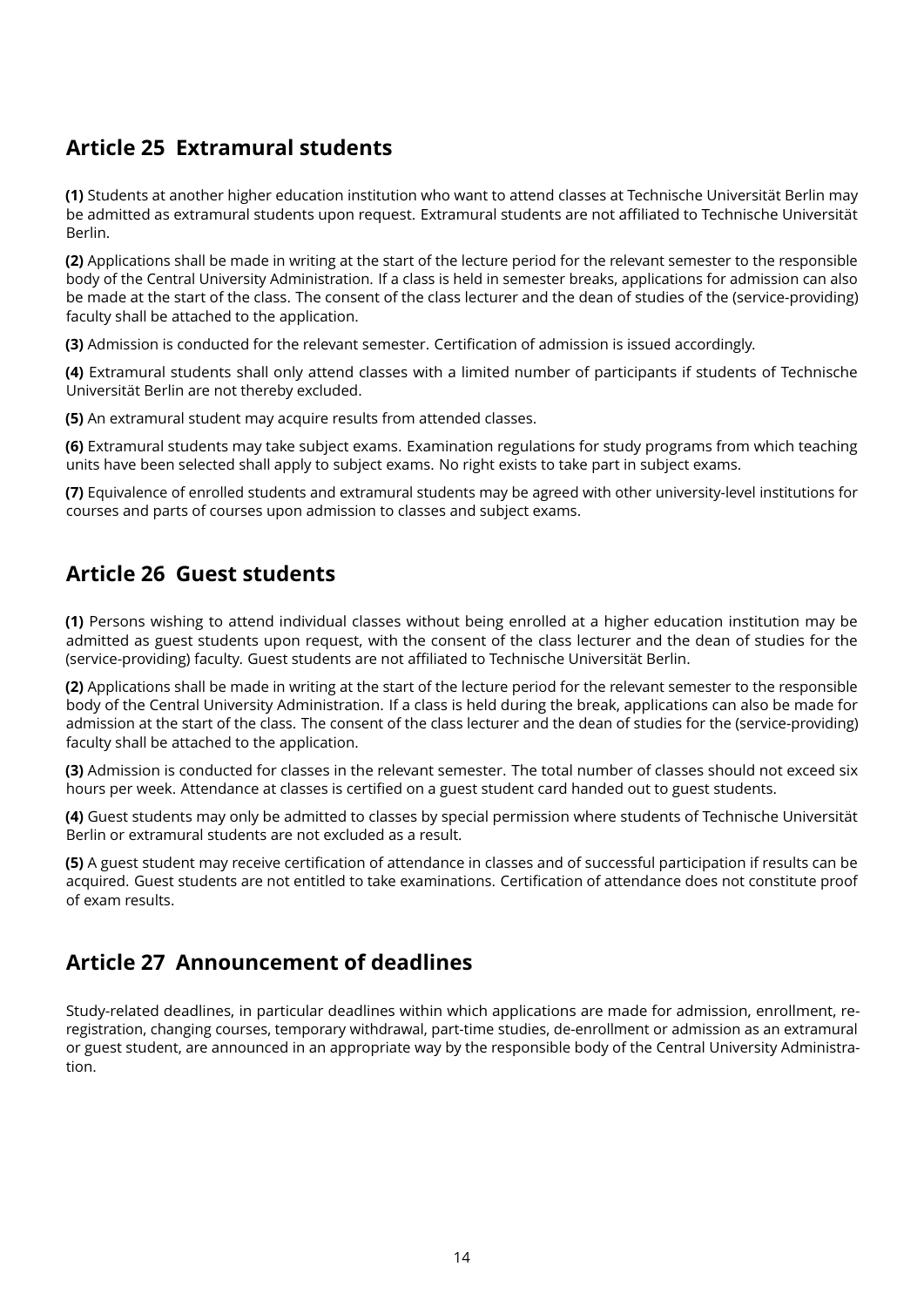# <span id="page-14-0"></span>**Article 28 Electronic mailbox and learning platform**

**(1)** Students and lecturers are obliged to regularly check the mailbox for their email address, as provided by TU Berlin. TU Berlin reserves the right to use this email address for all information relevant to studies, in addition to the postal service.

**(2)** If lecturers use the university-wide electronic teaching and learning platform in their work, important information can be stored there for each module. Students are obliged to regularly check for information on the platform.

### <span id="page-14-1"></span>**Article 29 Changing courses**

**(1)** Applications to change courses without restricted admission shall be made by the start of the following semester for a new study program. If an additional qualification is required for the new course, this shall be verified along with the application. Changing a course with restricted admission requires authorization.

**(2)** A decision from the responsible examination board for the new course about accredited coursework and exam results and the resultant semester grade shall be submitted with the application. The responsible body of the Central University Administration may dispense with such a decision if no coursework or exam results have been awarded in previous studies.

**(3)** Students wishing to be classified in a higher semester by virtue of a placement exam, according to Article 23a (3) of BerlHG, must also submit the result of the placement exam with the application to change courses.

#### <span id="page-14-2"></span>**Article 30 Student exchanges**

**(1)** If admission is restricted for a study program and/or for certain semesters, a student exchange may take place with students from another German higher education institution, where the course and semester coincide and both persons are enrolled under unrestricted conditions. Surrender of the student place by the admitted candidate and an application for de-enrollment of the student replace a positive selection decision for a candidate aiming to study at Technische Universität Berlin. Other admission and enrollment requirements are not affected.

**(2)** Applications for re-enrollment in case of changing higher education institutions shall be made to the other higher education institution immediately after de-enrollment within the deadline in accordance with [Article 18](#page-8-1) [\(2\)](#page-8-3); deenrollment by the previously attended university shall be verified by a copy of the de-enrollment letter from the previous higher education institution at the latest upon enrollment at TU Berlin.

### <span id="page-14-3"></span>**Article 31 De-enrollment**

**(1)** Students' affiliation to Technische Universität Berlin ends upon de-enrollment, or – in case of fixed-term enrollment – upon expiry of the deadline. If de-enrollment takes effect within six weeks of the start of the lecture period, the relevant semester is not included; however, results obtained in this period retain their validity.

**(2)** Students can apply for de-enrollment from the responsible body of the Central University Administration. The date in the current semester on which de-enrollment should take effect shall be indicated here. The earliest possible effective date is the day on which the application is received by the responsible body of the Central University Administration.

**(3)** Students are officially de-enrolled, according to Article 15 clause 3 subsection 4 of BerlHG, if they have passed the final exam, or definitively failed a prescribed exam, or if they have failed to pay, or pay in full, fees and contributions pursuant to Article 15 clause 3 subsection 3 of BerlHG, including social contributions to the student union, contributions to the student body, and, in the event of an appropriate agreement, contributions to public transport passes, despite a written warning and threat of de-enrollment. The completion of exams, in the sense of this provision, is the day on which the student is advised that the transcript is ready for collection. De-enrollment takes effect two months later. If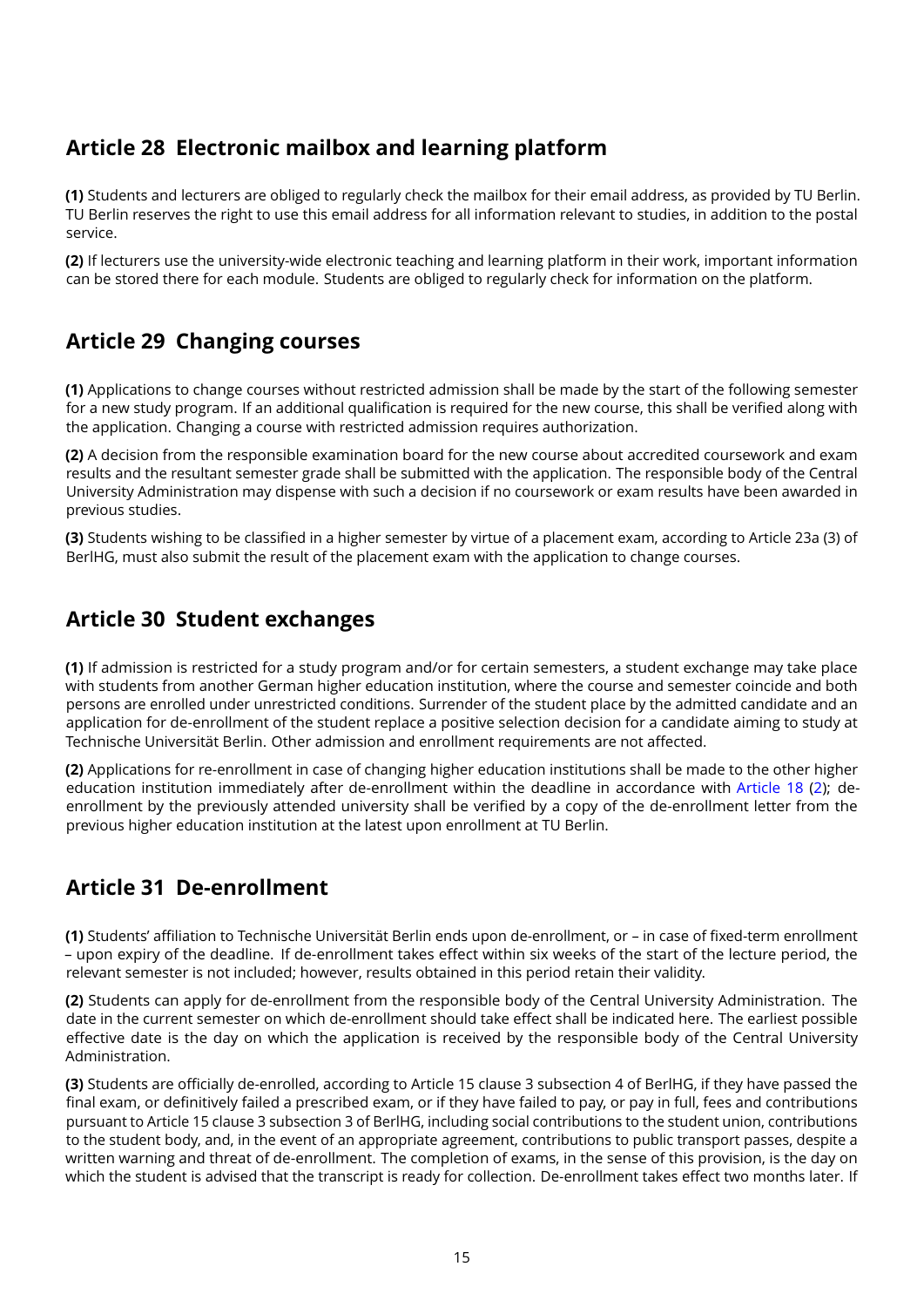the student applies to enroll for studies on a different course with professional qualifications or for extension studies within this deadline, de-enrollment only takes effect upon rejection of such an application.

**(4)** A written letter is issued about the de-enrollment.

**(5)** An existing right to admission to exams upon de-enrollment is retained in accordance with the examination regulations.

**(6)** De-enrollment as a result of an imposed regulatory measure is unaffected, according to Article 16 of BerlHG.

# <span id="page-15-0"></span>**Part V Study Program Organization**

#### <span id="page-15-1"></span>**Article 32 Study programs**

Study programs are divided into modules. They consist of compulsory modules, compulsory optional modules and optional modules. In compulsory modules the core skills of the course are communicated, compulsory optional modules allow for individual priorities to be set, and optional modules serve to provide broader orientation within academic training. Standard-format course descriptions in table form shall be attached to the course and examination regulations as an Annex.

### <span id="page-15-2"></span>**Article 33 Modules**

**(1)** Modules are study units which are defined in terms of themes and timing and have specified learning objectives. The learning objectives describe the knowledge, skills and abilities that graduates should have. Modules are completed in parallel to studies with no more than one module exam. A module examination establishes the extent to which students' learning outcomes conform to the learning objectives. The form and content of exams should therefore be aligned to learning objectives. The form, scope and weighting of the module exam shall be documented in the module description.

**(2)** Modules generally consist of several teaching units and have a fixed volume, which is measured in credit points based on the European Credit Transfer and Accumulation System (ECTS). One credit point is equivalent to total working time of 30 hours. Modules at TU Berlin are usually awarded 6, 9 or 12 credit points. Modules may include compulsory optional parts, unless learning objectives are affected by the individual option. The same teaching unit cannot be credited on several occasions. Modules cover one or a maximum of two semesters. Any deviations shall be substantiated.

**(3)** The module description is compiled based on the standard rules of TU Berlin. The name of the module, the amount of credit points to be acquired, form of examination and possible grading of the module, as well as affiliation to module groups shall be documented in a module list within subject-specific examination regulations. Each module shall be given a meaningful German and English name. An English module description is also compiled for English-language modules.

**(4)** Modules are decided on by the responsible faculty council. The faculty providing the course decides on non-editorial changes to model descriptions, with the involvement of the relevant training committee. Furthermore, a responsible faculty council may include additional modules in the compulsory optional areas of the module list, which make a particular contribution to achieving the study objectives of the relevant course regulations. Module changes of a non-editorial type, which are intended to take effect in the next semester, must be presented to the responsible body of the Central University Administration by the end of the lecture period for the previous semester.

**(5)** In case of modules offered as service features, the decision about module design lies with the service-providing faculty, with consideration for the needs of the recipient faculty.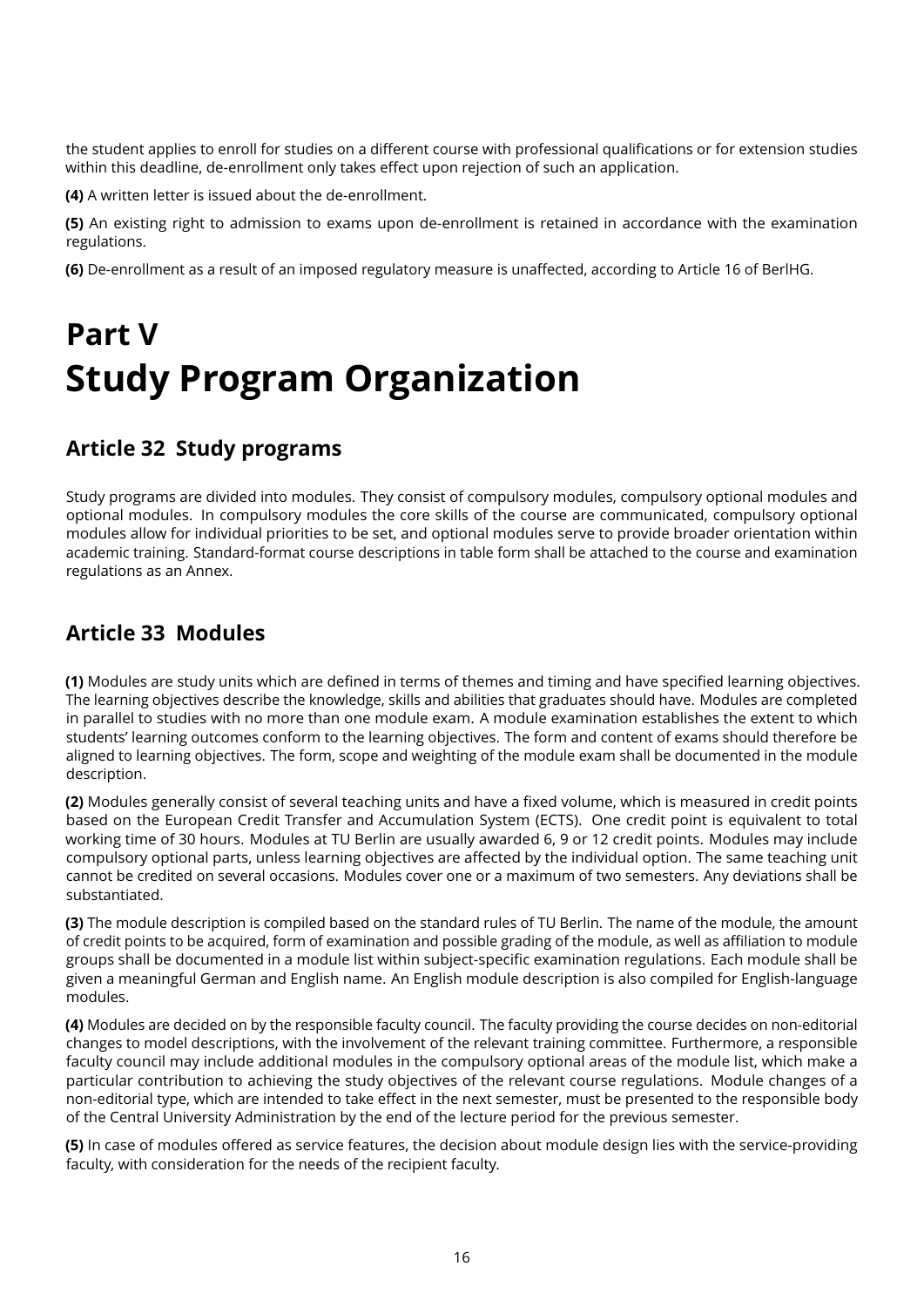### <span id="page-16-0"></span>**Article 34 Module supervisors**

**(1)** A module supervisor is appointed for each module. The module supervisor must be in full-time employment at Technische Universität Berlin and should generally be a university professor. Permanently employed lecturing personnel and lecturers with special tasks may also be module supervisors within the scope of independent learning.

**(2)** The faculty appoints the module supervisor, who shall be an authorized examiner, according to [Article 42](#page-21-0) [\(1\)](#page-21-3). The module supervisor monitors and supervises teaching and examinations of the relevant module. He or she is responsible for the content of the module description, including any necessary changes, and is available to facilities and persons participating in the module as a contact person. The module supervisor is responsible for calculating the module grade and conveying this to the responsible body of the Central University Administration.

#### <span id="page-16-1"></span>**Article 35 Forms of teaching units**

**(1)** Achievement of the relevant learning outcomes is supported by different forms of teaching and learning. In particular the following types of teaching units are offered at TU Berlin, which are guided by classification of the effective capacity provision:

- 1. **Lecture ("VL")** In lectures, syllabus contents are presented by lecturers in the form of regular presentations, and where possible supported by relevant teaching documents and use of multimedia tools. They serve to communicate facts and methods.
- 2. **Exercise ("UE")** Exercises serve to supplement and consolidate the material conveyed in lectures, based on appropriate examples. At the same time students should learn to apply knowledge and methods conveyed in lectures though the processing of tasks, in exemplary form. Short interactions between lecturers and students are common.
- 3. **Tutorial/methodical exercise ("TUT")** Tutorials or methodical exercises serve to supplement and consolidate material conveyed in lectures and practical training, and to prepare for exercise assignments in small groups. These sessions may be held by student employees under the guidance of responsible lecturers.
- 4. **Integrated classroom learning ("IV")** In integrated classroom learning, the different forms of teaching units are exchanged without fixed timing, such that theoretical communication of materials and practical application are carried out within the classroom.
- 5. **Seminar ("SE") and advanced seminar ("HS")** The fundamental characteristics of seminars (SE) are active contributions of students to the class. Furthermore, advanced seminars (HS) are characterized by intense interaction between lecturers and students and the working out of largely new problems using scientific methods, alternating between presentation and discussion. Students thereby make longer contributions independently, present solutions and give talks on internal or external papers.
- 6. **Colloquium ("CO")** The content of a colloquium is a scientific discussion in relation to a specific identification of problems. Moreover, it serves to supplement the teaching program through an exchange of experiences with representatives from different social areas. The colloquium also serves to present outcomes of student papers and scientific discussion with other students and lecturers.
- 7. **Practical training ("PR")** Practical training involves experimental exercises in which students implement the theoretical knowledge acquired in other classes in concrete practical examples, and can obtain findings through independent working. They are characterized by largely independent (group) work of students, acquisition and consolidation of knowledge of academic through practical or experimental tasks. Lecturers provide guidance to students, while students perform observations, work assignments and tests, apply their knowledge and draw scientific conclusions.
- 8. **Project ("PJ")** Projects include interdisciplinary or subject-based planning and/or implementation processes, which are processed in cooperative forms of work under the guidance of lecturers, and are presented within a seminar paper with subsequent scientific discussion. Largely independent and self-organized (group) student work is characteristic.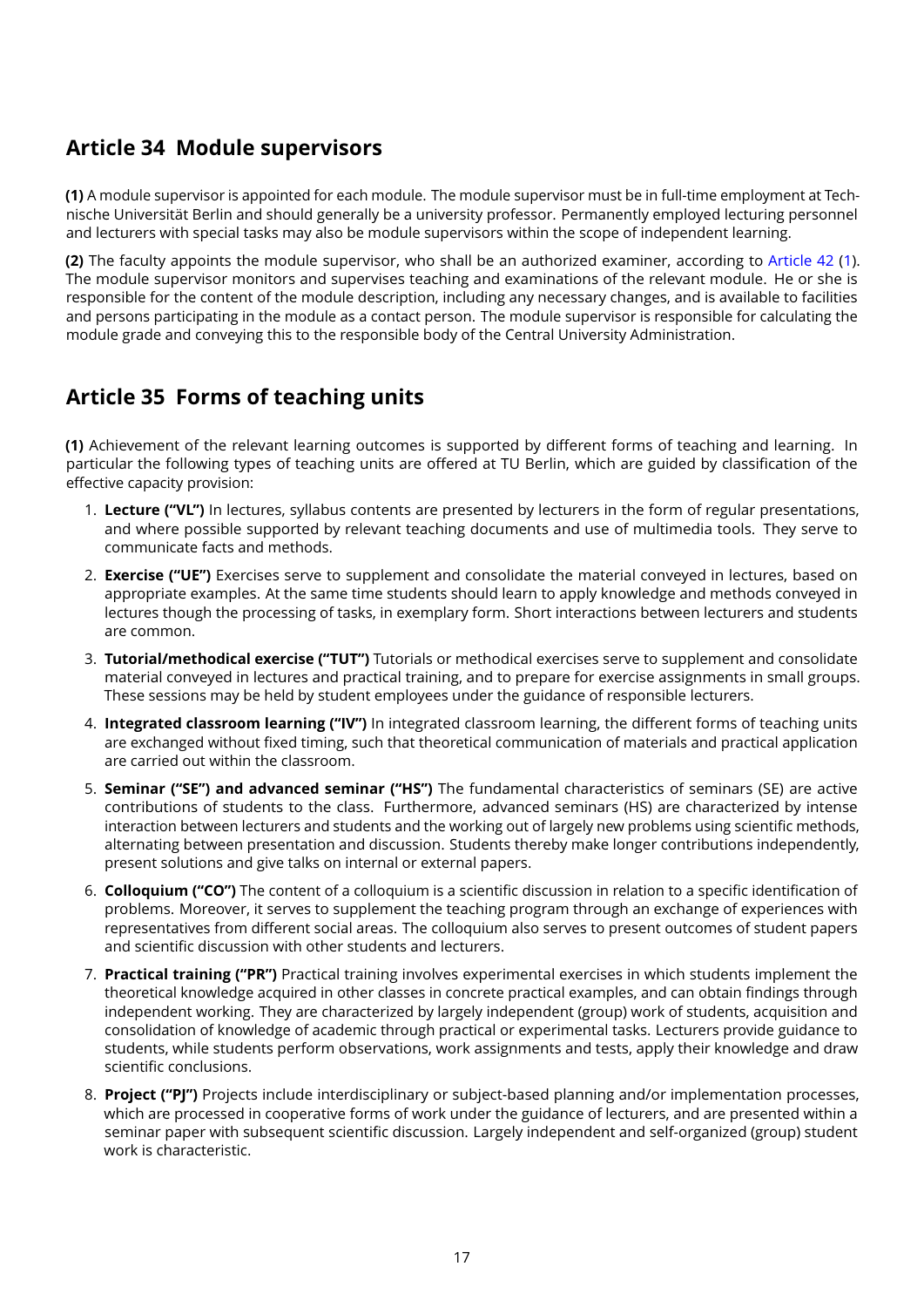- 9. **Field trip ("EX")** Field trips are object lessons held outside the university. They primarily serve to supplement theoretically conveyed knowledge and offer insights into later fields of activity.
- 10. **Course ("KU")** Courses serve the practice and training of practical skills.
- 11. **E-learning proposals** E-learning relates to teaching forms in which teaching and learning material is exclusively provided and used through electronic media. Interaction between lecturers and students can also be carried out electronically. E-learning proposals usually serve to communicate factual and methodological knowledge and can be combined with conventional teaching forms (blended learning).

**(2)** All teaching units essentially require associated independent study. Specific coursework and examination regulations may provide for other forms of teaching units in case of appropriate reasoning.

#### <span id="page-17-0"></span>**Article 36 Announcement, admission and allocation of teaching units**

**(1)** All teaching units shall be publicly announced at the university in the course prospectus.

**(2)** Attendance at a teaching unit requires a special announcement and permission if:

- 1. a limited number of participants is stipulated due to its character, pursuant to the relevant course regulations;
- 2. a specific level of knowledge or specific skills are assumed for due participation, pursuant to the relevant course regulations;
- 3. the number of spaces is limited for geographical or other material reasons.

**(3)** If there are more admission applications than places available, students whose course prescribes the teaching unit as a compulsory subject are admitted first, students whose course prescribes the teaching unit as a compulsory optional subject are admitted second, students who want to introduce the teaching unit into their optional area are admitted in third place, and students who want to introduce the teaching unit as an additional course are admitted in fourth place. The students are summarized into ranking classes based on semesters.

**(4)** The first ranking class is formed by those studying in the semester for which the unit is scheduled; alternatively, the faculty council in the faculty responsible for the course decides which semester the unit should be assigned to. Priority should be given to students who have demonstrably not been admitted to this unit in previous semesters, although they fulfilled the requirements under clause 1. Students who were unable to complete the course in the scheduled semester, based on the course regulations, as a result of their disability or chronic disease, shall also be given priority for admission to units with restricted participation. The same applies to students with children requiring supervision, or dependents to be cared for.

**(5)** The second ranking class is formed by those who have completed one semester less than scheduled. The examination board, and in case of study programs or parts of study programs with state-approved final exams the faculty representative may assign students to another ranking class on request in cases of hardship. If not all members of a ranking class can be admitted, the decision is taken by drawing lots.

**(6)** At the request of students, admission may be extended if the module exam forming part of the teaching unit has to be repeated.

### <span id="page-17-1"></span>**Article 37 Additional modules**

<span id="page-17-2"></span>**(1)** Student can be examined not only in the modules prescribed by the relevant examination regulations, but also in other modules offered at Technische Universität Berlin and other universities and equivalent higher education institutions within the scope of the Framework Act for Higher Education, as well as at colleges and universities abroad, accredited as equivalent (additional modules).

**(2)** The results of examinations under paragraph [\(1\)](#page-17-2) are entered on the certificate at the student's request, but not allowed for when calculating the overall grade, according to [Article 47.](#page-23-0) Enrollment for exams in an additional module shall take place at the latest before completion of the last prescribed examination. The volume of additional modules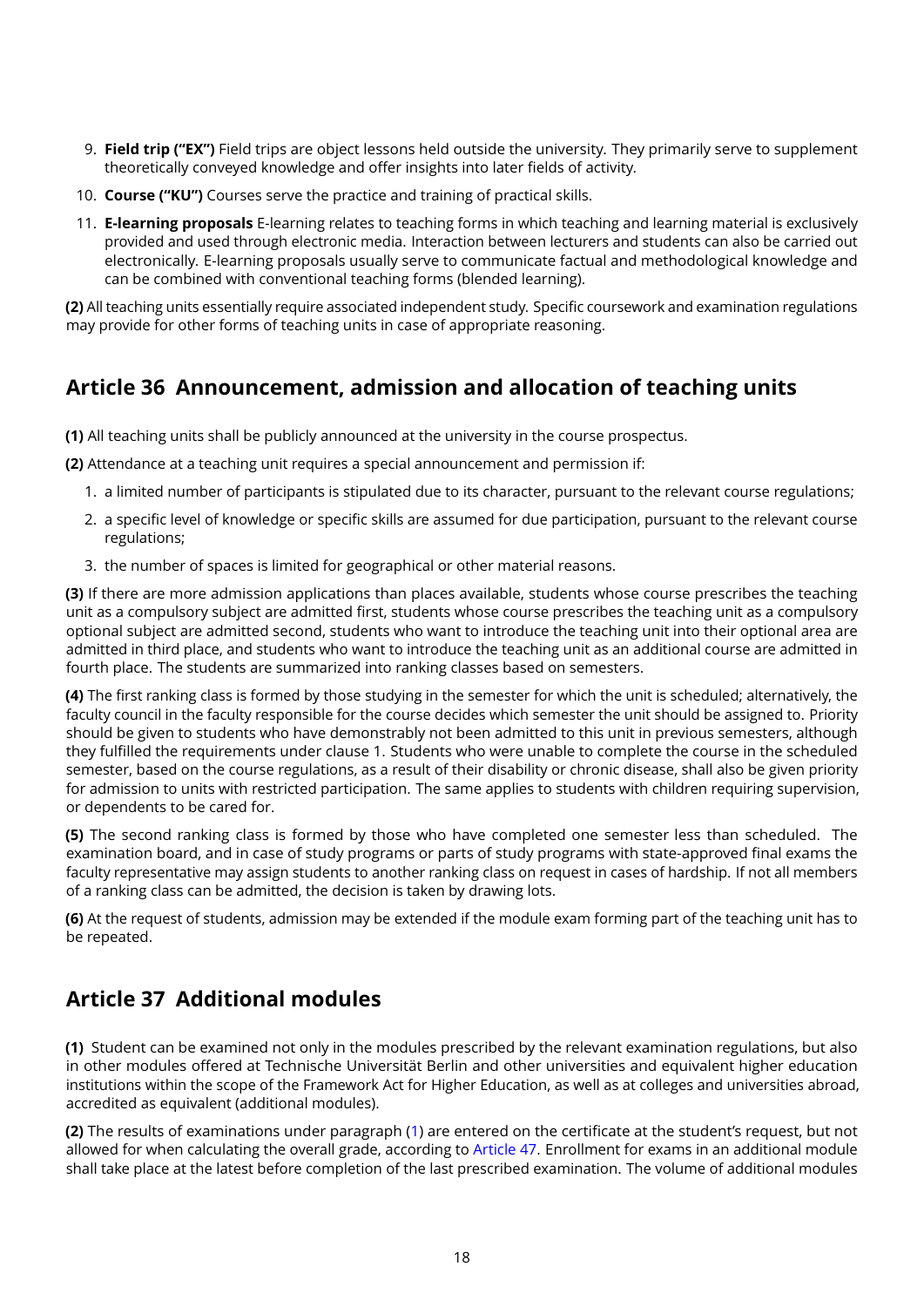shall not exceed the maximum limit of 60 credit points, based on ECTS, in the relevant study program. The absence of additional modules has no impact on graduation in the actual course.

**(3)** Modules already completed before admission to studies at TU are not accredited as additional modules.

# <span id="page-18-0"></span>**Part VI Examination Organization**

#### <span id="page-18-1"></span>**Article 38 Admission requirements and procedures**

Before the first examination, an application for admission to the Bachelor's or Masters exam shall be made to the responsible body of the Central University Administration. The following documents shall be attached to the application:

- 1. a declaration of knowledge of the relevant examination regulations and course regulations;
- 2. a declaration on whether the applicant has already been failed or definitively failed a final examination on the same course or a related course at a university-level institution within the scope of the Framework Act for Higher Education, or whether an ongoing exam procedure has not yet been completed;
- 3. where appropriate, confirmations of accreditation pursuant to [Article 20.](#page-10-0) If the necessary documents cannot be produced in the prescribed manner through no fault of the applicant, the relevant proof shall be provided in another appropriate manner. The examination board shall decide on recognition thereof.

#### <span id="page-18-2"></span>**Article 39 Examinations, enrollment for exams, types of examination**

**(1)** Examinations for a Bachelor's or Master's degree are conducted in the following ways: as a thesis [\(Article 46\)](#page-22-1) and standard module exams alongside the course in the form of an oral exam [\(Article 43\)](#page-21-1), written exam [\(Article 44\)](#page-21-2) and portfolio examination [\(Article 45\)](#page-22-0). Especially in the case of a module examination, students demonstrate whether they have achieved the learning outcomes for the module, by identifying typical problems and finding paths to a solution within a limited timescale and with limited tools. The contents of a module exam are geared towards the skills to be communicated. Examination regulations may provide for additional types of examination. With the consent of the examiner, it is also possible to enroll for an examination in the event of incomplete advance results.

**(2)** Enrollment is necessary in order to take exams. Exam enrollments are conducted at the responsible body of the Central University Administration, usually via an electronic enrollment system. Enrollment for a second resit and for theses essentially takes place in person at the responsible body of the Central University Administration. In order to enroll for an exam, the result to be provided in advance shall be verified in accordance with the relevant module description.

<span id="page-18-3"></span>**(3)** The enrollment period for an exam usually commences from April 15 at the earliest in the summer semester, and from no earlier than October 15 in the winter semester, and ends:

- with the oral exam, on the date set by the examiner;
- with the written exam, at the latest one week before the specified exam date; and
- with portfolio examinations, usually by May 31 for the summer semester and November 30 for the winter semester. The enrollment period is announced at the start of teaching units, in the relevant module.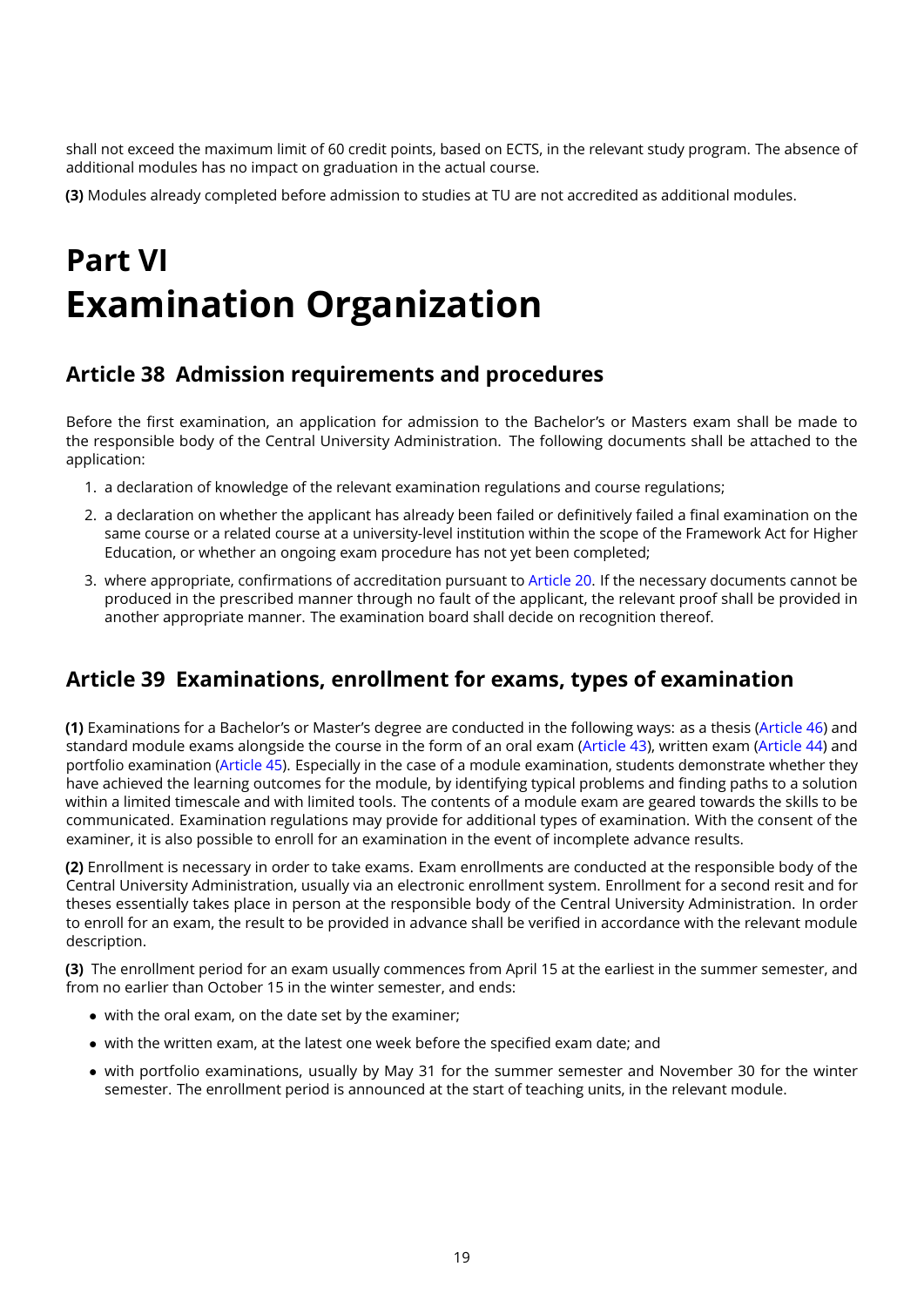**(4)** Module exams are usually taken at the next regular examination opportunity for a module. Once this opportunity has expired, the module exam shall be taken according to the conditions for the current module.

**(5)** Upon completion of the first examination attempt in a module from the compulsory optional or optional area, this becomes part of the exam in the relevant course.

**(6)** Examination periods for module final exams are decided on by the faculty council and made publicly available at the university. The designated bodies may assign authority to the examination boards. There are two examination periods for written exams in each semester. The first examination period should cover the first three weeks of the semester break, and the second examination period the last three weeks of the semester break.

**(7)** The examination period for oral exams shall be disclosed by the examiners in good time, but at the latest four weeks before the examination date. The exam date for the written exam shall be disclosed within 14 days of the start of the module. In case of one-semester modules, the date of provision of individual coursework results in portfolio examinations is announced within 14 days of the start of the module. In case of exams extending over several semesters, dates are announced within the first 14 days of the semester in which coursework results are to be provided. Time overlaps of different exams in the same study program should be excluded where possible. Deadlines also apply to the disclosure of dates for resits, according to [Article 49.](#page-25-0)

**(8)** In specially justified individual cases, the responsible examination board, at the request of the examiner, may allow a change of exam type or amendment to individual components of portfolio examinations pursuant to [Article 45.](#page-22-0) This shall be communicated to the candidate immediately before providing the first coursework result relevant to for evaluation, or at the latest four weeks before the exam date.

**(9)** If the necessary results for admission to an exam type demonstrably exist, an exam may be taken prior to expiry of the deadline set for notification. The examination board allows the candidate to file equivalent results in another form, at another location or another time, if the candidate, on important grounds, is unable to file an exam or coursework result completely or partly in the prescribed form. The important grounds shall be verified by submitting a medical certificate, for example.

**(10)** The thesis shall be evaluated by at least two examiners. Module exams alongside studies may be conducted by one examiner only. In case of oral exams at least one specialist observer is designated. The last possible exam attempts shall be conducted by at least two authorized examiners. Verbal consultations within the scope of portfolio examinations are conducted by at least one examiner, usually in the presence of a specialist observer. The observer's opinion shall be heard in the procedure before specifying a grade. The subject and significant results should be recorded. The examiner shall be asked about his or her eligibility as an examiner before the exam starts. Eligibility shall be documented by the signature of the examiner.

**(11)** The examiner may demand additional filing of evaluation-related coursework and exams results in digital form.

### <span id="page-19-0"></span>**Article 40 Compensation for disadvantages**

**(1)** Students who are unable to perform a coursework assignment or examination on the scheduled date, within a reasonable period or timeframe, at the designated location, in the designated form or in any other designated way due to disability or chronic disease, pursuant to Article 2 (1) of SGB (Social Security Code) IX, pregnancy, care and upbringing of a child up to the age of ten, looking after close relatives in need of care, as defined in the Nursing Care Time Act, or for other good reasons, shall receive compensation for such disadvantages. Such compensation is settled by fixing another appointment, an extended period or timeframe, a different location, a different form, permission for auxiliary tools or persons, or in any other appropriate way. The provided coursework assignment or exam must be equivalent.

**(2)** The responsible examination board decides on compensation for disadvantages at the student's request. The student may propose a specific type of compensation. Applications are made in writing, decisions are notified in writing and justified in writing in the event of rejection.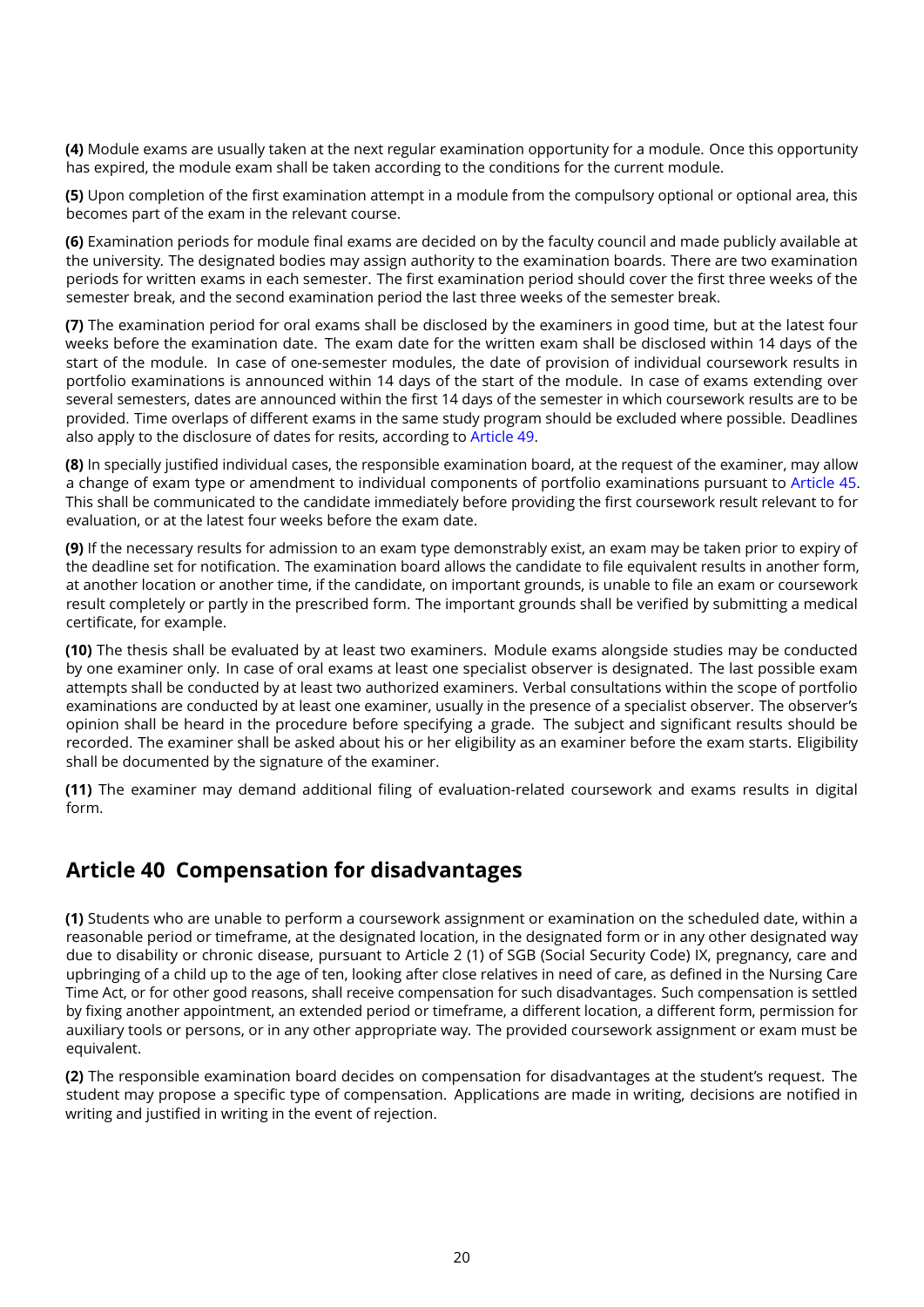# <span id="page-20-0"></span>**Article 41 Examination board**

**(1)** The responsible faculty council for the course appoints members to the examination board for the course, which is made up as follows:

- three academic professors;
- one academic employee; and
- one student.

Members of the examination board and their proxies are appointed by members of the relevant status group in the faculty council. The term of office is two years. The faculty council may appoint a new examination board, containing the majority of its members prior to expiry of the term of office of the examination board.

**(2)** The examination board meets at the start of its term of office and selects a chairman from among its academic professors. Academic professors who are not elected as chairman shall be vice-chairmen. Further meetings of the examination board are convened by the chairman as required, or at the request of a member of the examination board, and, except on specific issues, are generally publicized within the university.

**(3)** The examination board shall ensure that provisions of the examination regulations are adhered to. In particular, it is responsible for:

- organizing exams;
- accrediting periods of study, coursework and exam resits;
- compiling lists of examiners and observers;
- decisions on reasonable examination conditions for students with longer or permanent medical disabilities or impairments, which do not allow them to file a coursework or examination assignment completely or partly in the designated form.

Members of the examination board cannot discharge any responsibilities of the examination board they are personally involved in issues.

**(4)** The examination board, by means of a resolution, may assign responsibilities to its chairman, except in matters of principle. The affected party may lodge an appeal against decisions of the chairman. Such appeals shall be submitted to the board for a decision. The affected party is given the opportunity to comment before the decision.

**(5)** Decisions of the examination board are communicated to the responsible body of the Central University Administration by the chairman, in compliance with data privacy, where necessary for its work or where rights of third parties are concerned. The responsible body of the Central University Administration communicates the decision to the affected party.

**(6)** Members of the examination board are entitled to attend exams and obtain comprehensive information on compliance with the examination regulations.

**(7)** The examination board reports on its activities at the instigation of the faculty council. The board makes suggestions for the reform of coursework, examination and admission regulations.

<span id="page-20-1"></span>**(8)** Members of the examination board and their proxies are subject to official secrecy. The chairman shall subject members not employed in public service to a confidentiality obligation.

**(9)** The examination board advises students in case of conflicts within the course and exams at the faculties, and also acts as an arbitration board.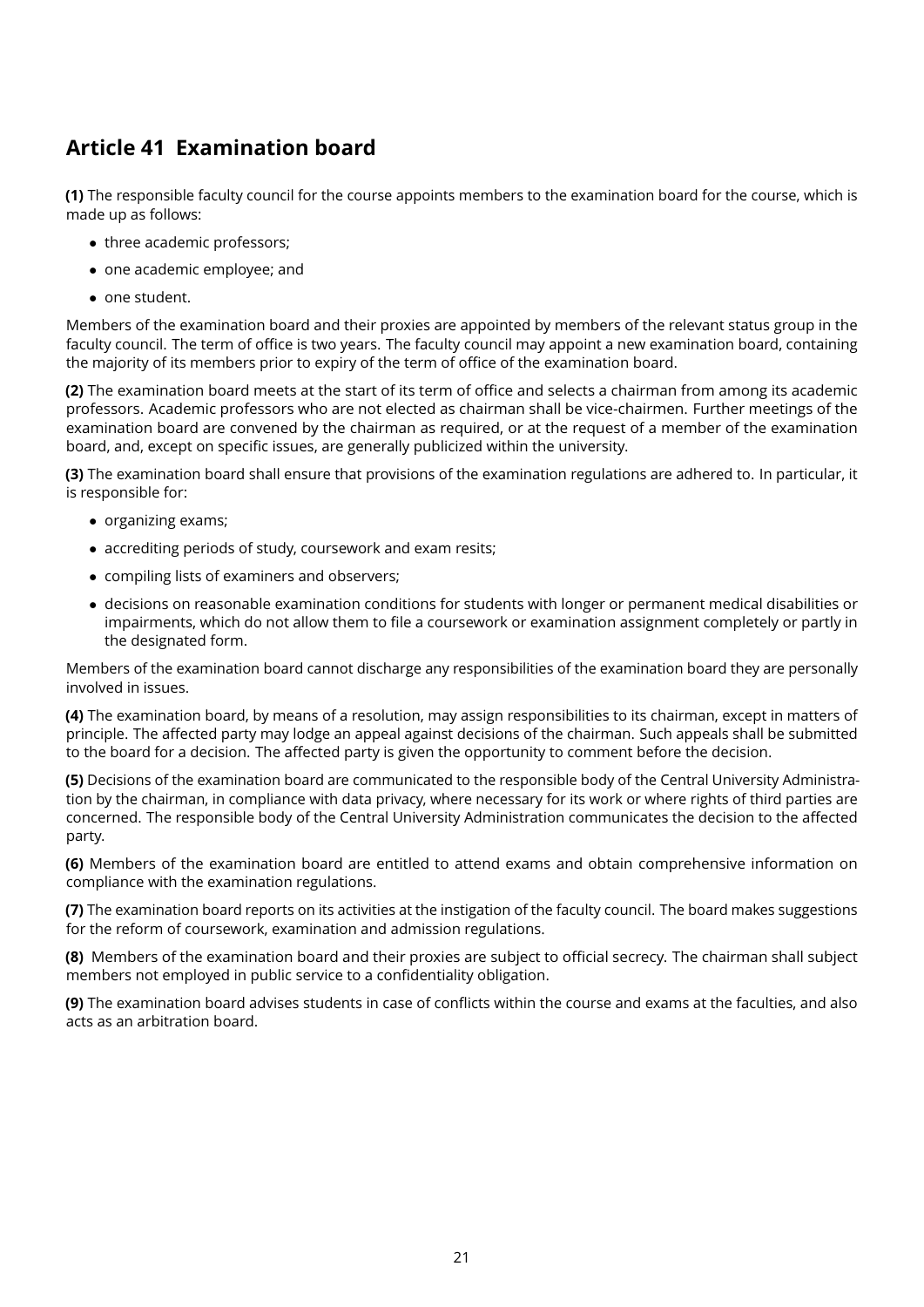#### <span id="page-21-0"></span>**Article 42 Authorized examiners, observers**

<span id="page-21-3"></span>**(1)** Academic professors, pursuant to Article 32 of BerlHG, are authorized examiners, as are other fulltime lecturers entitled to teach independently, and temporary lecturers. Examinations should primarily be conducted by academic professors. Exams alongside studies may also be conducted by the relevant lecturers.

**(2)** Subject-specific examination regulations may provide for persons with experience in vocational practice and training to be appointed as examiners when they are not teaching.

**(3)** The examination board appoints examiners by allocating a specific module. Only persons who perform teaching activities in the area related to the exam may be appointed as examiners, unless there are compelling grounds to deviate from this provision.

**(4)** Only those persons may be appointed as observers who have graduated from a further education institution and are specialists in the area of the examination. Observers shall ensure the regular exam process and have no decision-making power.

**(5)** [Article 41](#page-20-0) [\(8\)](#page-20-1) applies accordingly to examiners and observers.

#### <span id="page-21-1"></span>**Article 43 Oral exam**

**(1)** An oral exam is carried out by at least one examiner in the presence of an observer. Exams may be conducted in groups or as individual exams.

**(2)** Within the scope of an oral exam, tasks may also be assigned to a reasonable extent for written treatment provided that the verbal character is not reversed.

**(3)** The oral exam must be carried out within three months of enrollment. The examiner and the candidate may agree on exceptions with the consent of the examination board and extend the deadline.

**(4)** If there are several authorized examiners for a module in which an oral exam is scheduled, the candidate is entitled to select an examiner from among them. On important grounds, in particular in case of excessive examination workload on the selected examiner, the examination board may nominate another examiner upon reasoned application of the examiner, in consultation with the candidate.

**(5)** The exam duration per candidate is at least 20 minutes and a maximum of 60 minutes. The maximum duration can be exceeded where appropriate, with the candidate's consent.

**(6)** An oral exam may be interrupted by the examiner on important grounds. A new appointment shall be made, such that the examination is carried out immediately after the reason for the interruption ceases to exist. Already existing exam results shall be credited where possible. Re-enrollment for the examination is not necessary in this case. The reasons which led to interruption of the exam shall be communicated to the examination board.

**(7)** The content, result and progression of the exam shall be set out in examination minutes, to be signed by the examiner and observer and attached to the examination files. The result shall be disclosed to the candidate after the exam.

**(8)** Oral exams are open to the public at the university, unless a candidate objects hereto. The examiner may limit the audience number for the purpose of due implementation of the exam. However, public access at the university does not extend to counselling and disclosure of the exam result.

#### <span id="page-21-2"></span>**Article 44 Written exam**

**(1)** The duration of a written exam amounts to at least 90 minutes and no more than four hours. Multiple choice questions and electronic examination procedures are permitted as written exams.

**(2)** A list of authorized tools shall be disclosed upon announcement of the exam date.

**(3)** The results should be disclosed immediately, but at the latest six weeks after the exam date. Reasons shall be given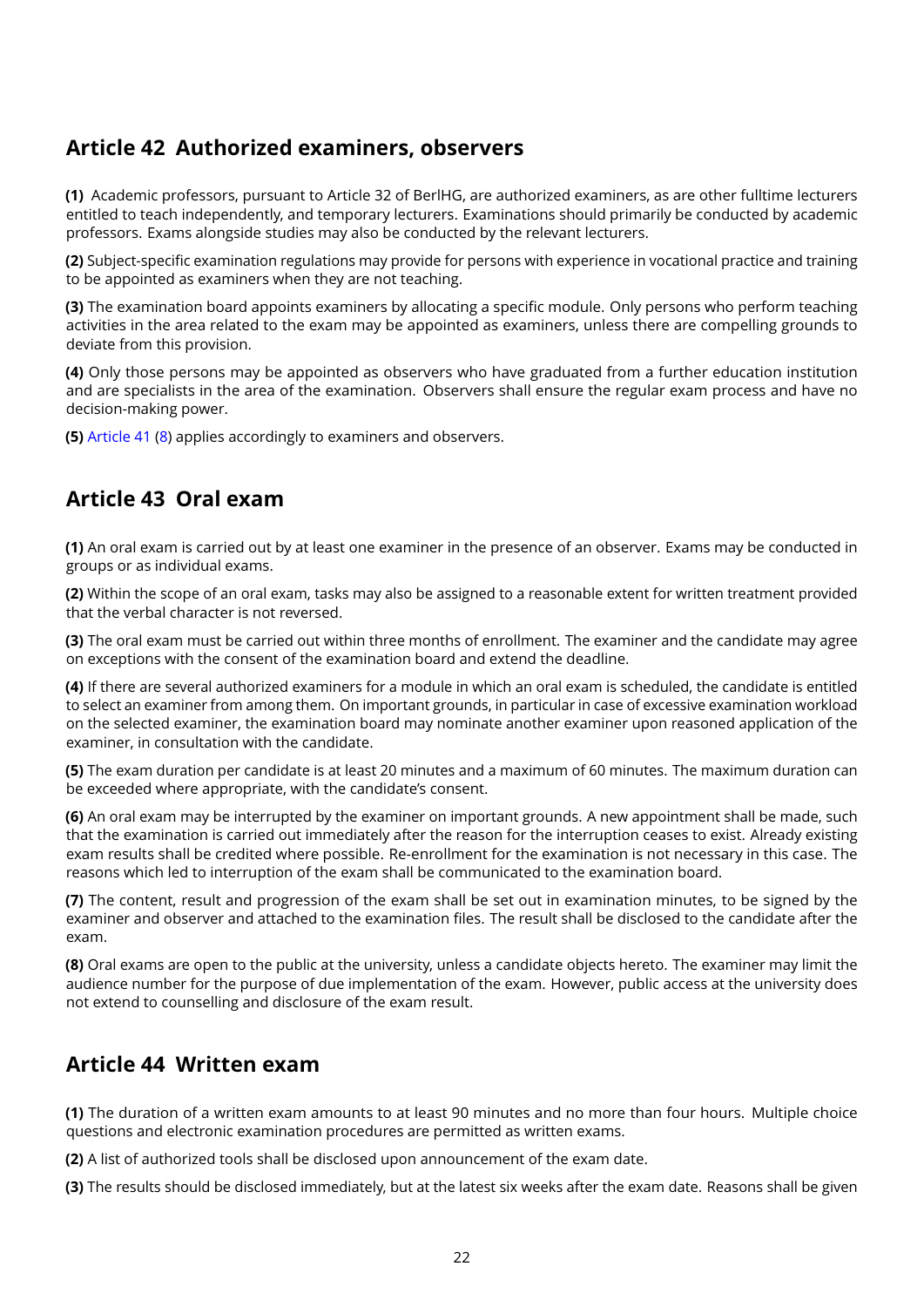to the examination board for any breaches of deadline. Theses are provided for inspection for a fixed term. Tasks and model replies and the evaluation benchmark shall be made available.

**(4)** Candidates whose written exam has been assessed as "insufficient" (5.0) may be offered the opportunity of an immediate oral re-examination after one week by the examiner. The examiner may restrict the number of potential candidates by specifying transparent criteria. If a candidate takes advantage of this opportunity, the oral re-examination shall be carried out in accordance with the provisions of Article 43; an interruption of the oral re-examination is excluded. Enrollment for the oral re-examination at the responsible body of the Central University Administration is not required. The oral exam is assessed as "pass" or "fail". If the oral re-examination is deemed "pass", the assessment shall be set to "sufficient" (4.0) for the written exam.

#### <span id="page-22-0"></span>**Article 45 Portfolio examination**

**(1)** The portfolio examination constitutes a standard type of exam, in which students can continuously provide different types of specific results within the teaching units of a module. On the one hand, the portfolio examination allows for adequate adjustment of the exam type to curriculum content and learning materials, and on the other hand is ideally suited to establishing that the relevant skills objectives have been achieved.

<span id="page-22-3"></span>**(2)** A portfolio examination consists of several different types of exam elements alongside studies. Special consideration is given here to the written composition, multiple-choice test, seminar paper, recorded practical assignment, outline, creative work, consultation or poster. Up to three written tests may be required within the portfolio examination. Exam results, which are equal to or exceed the content and/or timescale of an oral exam [\(Article 43\)](#page-21-1) or a written exam [\(Article 44\)](#page-21-2), are not admissible as components of the portfolio examination.

**(3)** The nature, scope and weighting of individual exam elements form part of the module description.

**(4)** The results of individual exam elements must be communicated at the latest four weeks after being taken. Reasons for any breaches of deadlines shall be given to the examination board.

#### <span id="page-22-1"></span>**Article 46 Final theses**

**(1)** The thesis is an examination paper and forms part of scientific training. By means of the thesis, the candidate should demonstrate that he or she is capable of addressing a problem from his or study program independently, based on scientific methods, within a specified deadline. The thesis may also be produced outside the university; provisions governing the evaluator are not affected.

**(2)** The proposed length of theses is set out in the relevant examination regulations. The thesis may also be issued as group work in accordance with paragraph [\(7\)](#page-23-1).

**(3)** The candidate shall forward the application for admission to a thesis with the recommendation for an evaluator and subject where appropriate, as well as proof of the stipulated requirements, according to the course-specific examination regulations, to the responsible body of the Central University Administration. This body then forwards the application to the recommended evaluator following review.

**(4)** The assignment of tasks for the thesis is subdivided based on the nature and scope of the required outcomes. When allocating theses, the evaluator shall pay attention to the equivalence of subjects and ensure that the candidate is able to complete the paper independently within the deadline, using scientific methods.

**(5)** Following consultation with the candidate, the proposed evaluator forwards the recommended subject to the responsible examination board for approval. The board then specifies the second evaluator with consideration for the candidate's recommendations and forwards the application to the responsible body of the Central University Administration, which issues the subject to the candidate and places the issue date on file.

<span id="page-22-2"></span>**(6)** The deadline for completion and any deadline extension for compiling the thesis are governed in the course-specific examination regulations. The subject of the thesis may be returned on one occasion. Deadlines for this procedure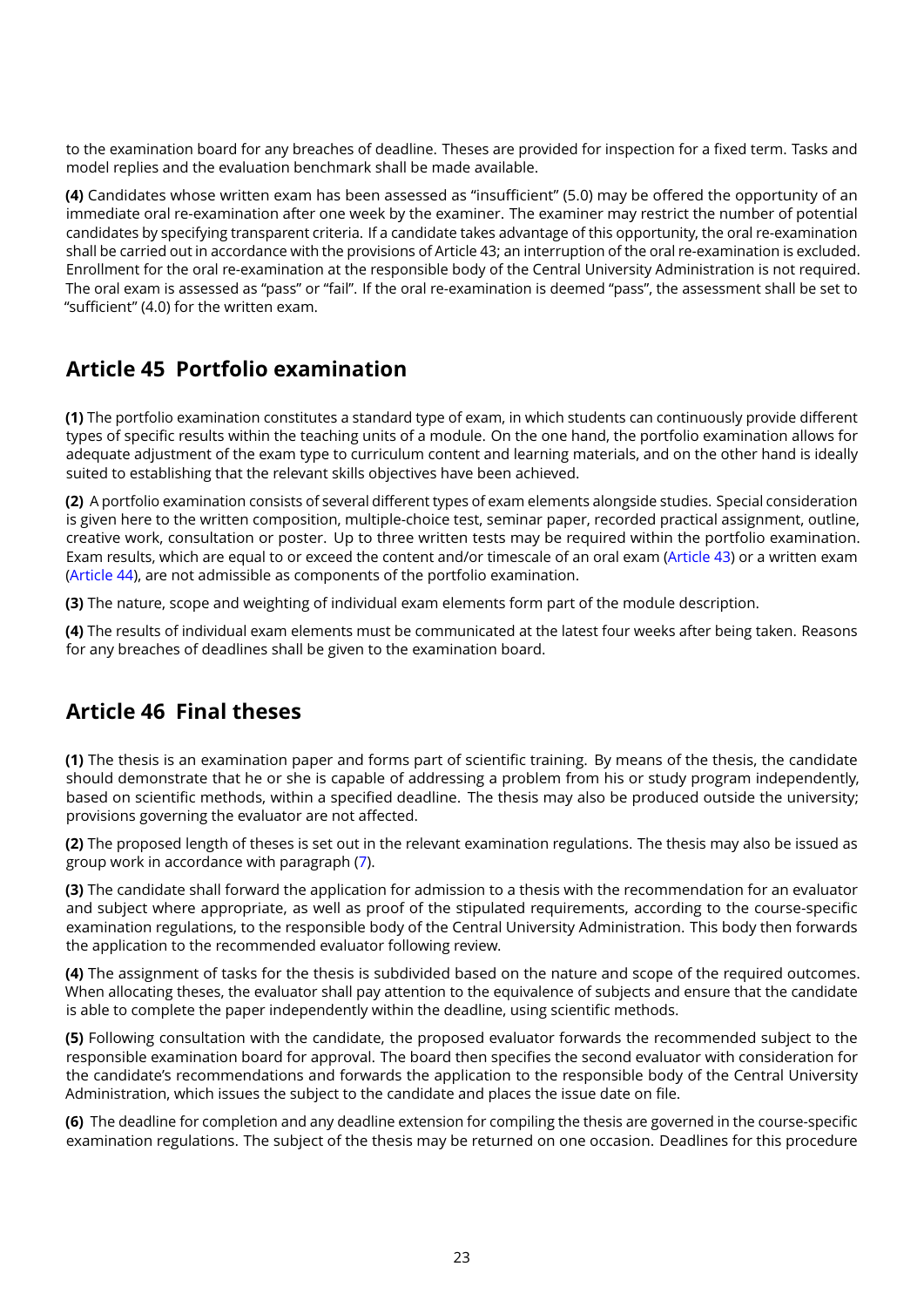are set out in the course-specific examination regulations. In the event of a repeated thesis, the subject can only be returned if this rule has not been applied when producing a thesis in the first examination attempt.

<span id="page-23-1"></span>**(7)** The subject of a thesis may be covered jointly by several students (group work) if the contribution of each student, evaluated as an exam result, can be clearly defined through the indication of objective criteria, such as paragraphs or page numbers. At least two evaluators shall be appointed, of whom at least two shall be authorized examiners for the study program. Applications for group work shall be made jointly by the students. The examination board decides on the application by means of a joint opinion of the designated evaluators. Each candidate shall submit a declaration, pursuant to paragraph [\(8\)](#page-23-2) clause 1, marked accordingly for his or her part.

<span id="page-23-2"></span>**(8)** When submitting an independently produced thesis, the student shall declare in writing that the paper has been produced without unauthorized external assistance and that no sources and tools have been used, other than those cited. Borrowing from other papers shall be marked at relevant points in the thesis. If the thesis is compiled in a foreign language with the consent of the evaluator, it must include a short summary in German, as an attachment. The finished thesis shall be submitted to the responsible body of the Central University Administration on time, in triplicate, and usually in digital form. The date on which the thesis is submitted shall be placed on file there. The thesis is forwarded to the evaluators for appraisal and evaluation.

**(9)** Theses not submitted on schedule or assessed as "inadequate" can only be repeated on one occasion. The subject may only be returned within the deadline specified in paragraph [\(6\)](#page-22-2) if the candidate did not exercise this option in the first examination attempt when producing the thesis.

**(10)** The thesis shall be assessed by the evaluators according to [Article 47](#page-23-0) [\(2\)](#page-23-3). The grade and assessment shall be communicated to the responsible body of the Central University Administration within six weeks.

**(11)** The assessed thesis remains with the evaluator, but may be temporarily handed over to the author for inspection and the taking copies. The thesis shall be retained for at least three years.

#### <span id="page-23-0"></span>**Article 47 Evaluation of exam results, overall grade and overall assessment**

<span id="page-23-4"></span>**(1)** Each individual exam assignment shall be evaluated and usually graded by the relevant examiner, using the following key:

| Grade                    | <b>Assessment</b> | <b>Definition</b>                                 |
|--------------------------|-------------------|---------------------------------------------------|
| 1,0/1,3                  | very good         | outstanding performance                           |
| 1,7/2,0/2,3              | good              | performance aboveaverage requirements             |
| $2,7/3,0/\overline{3,3}$ | satisfactory      | complies with average overall requirements        |
| 3,7/4,0                  | adequate          | performance which, despite some flaws, still com- |
|                          |                   | plies with performance requirements               |
| 5,0                      | inadequate        | performance with significant flaws which does not |
|                          |                   | comply with requirements                          |

Evaluation of an exam assignment shall be communicated to the responsible body of the Central University Administration within six weeks of completing the module.

<span id="page-23-3"></span>**(2)** If an oral or written exam is carried out in a module, the grade shall be identical to the module grade. In case of module exams in the form of portfolio examinations, the module grade is derived from a points system which defines point scores for the individual exam elements based on the level of fulfillment and converts the total score into a grade according to the table shown in paragraph [\(1\)](#page-23-4). Details of the portfolio examination are set out in the relevant module description. The overall grade for a thesis is derived from the arithmetic mean of individual grades. A corresponding assessment is allocated based on the table shown in paragraph [\(6\)](#page-24-1). If the evaluator marks the thesis with a grade of at least 4.0 and the second evaluator with a grade of 5.0, a third evaluator is nominated by the responsible examination board. If the arithmetic mean of these three grades produces a value worse than 4.0, but two evaluators awarded a grade with the assessment of "adequate", the overall grade shall be set at 4.0. The overall grade is derived from the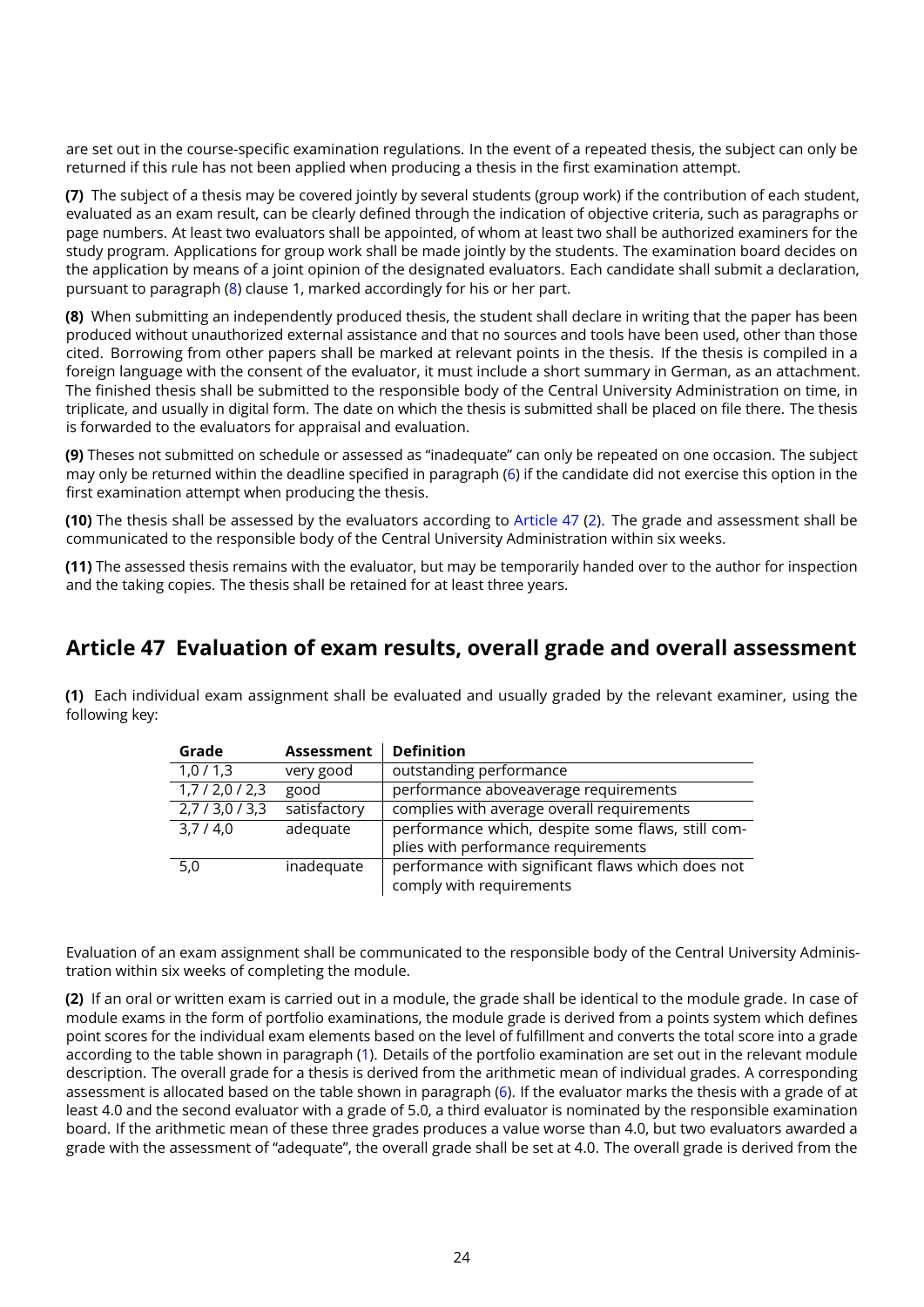arithmetic mean of the three grades in all other cases. If this arithmetic mean produces a value worse than 4.0, the result is a grade of 5.0, with an assessment of inadequate.

**(3)** Exams which are not assessed as "adequate" (4.0) at least have been failed and must be repeated according to [Article 49.](#page-25-0)

**(4)** If more credit points than necessary are attained in a group of subjects and they are not equalized with another group, a grade is determined for the group of subjects based on ECTS, according to the credit points attained. It is only possible to exceed the necessary credit points based on ECTS on one occasion, with the last module taken in the group. When determining the overall grade, the grade calculated for the group of subjects is only accepted with the number of credit points designated for the group of subjects.

**(5)** If a module consists of results not graded with a differential of at least 50%, no module grade is determined. The module is disregarded when determining the overall grade. No overall grade is allocated if modules with more than 50% of credit points for the course, based on ECTS, are not graded. The relevant degree is conferred without an overall grade.

<span id="page-24-1"></span>**(6)** The overall grade for the Bachelor's or Master's examination is generally derived from the weighted arithmetic mean, based on the volume of credit points, of grades for the module and thesis. An assessment is allocated according to the table below:

| Grade       | <b>Assessment</b> |
|-------------|-------------------|
| $1,0 - 1,5$ | very good         |
| $1,6 - 2,5$ | good              |
| $2,6 - 3,5$ | satisfactory      |
| $3,6 - 4,0$ | adequate          |

**(7)** When calculating grades pursuant to paragraph [\(2\)](#page-23-3), and the overall grade, consideration is only given to the first decimal place; all additional decimal places are deleted without rounding.

**(8)** A relative grade is founded on the principles of the ECTS Users Guide, as amended, for the overall grade. The right to issue an ECTS grade only exists based on the availability of relevant data.

#### <span id="page-24-0"></span>**Article 48 Reconsideration procedures**

**(1)** Students are entitled to lodge a motion for reconsideration against examination grades following disclosure of such grades, in order to revise and amend the exam grade. The original evaluation shall not be changed to the detriment of the student. The motion for reconsideration shall be submitted to the examination board through the responsible body of the Central University Administration. An absence of the statement of grounds, according to paragraph [\(2\)](#page-24-2), shall be remedied immediately upon request. Following receipt of the statement of grounds, students can lodge a motion for reconsideration. Access to files should be granted in respect of evaluated exam assignments. The motion for reconsideration should be received within three months.

<span id="page-24-2"></span>**(2)** Evaluations of theses shall be substantiated in writing. The key reasons for the evaluation shall be presented. In case of oral subject exams, minutes shall be compiled in which the duration and significant objects and results of the module exam are established. In case of assignments within a portfolio examination, evaluations of individual assignments shall be substantiated in writing when determining the module grade.

**(3)** The examination board is responsible for due performance of the reconsideration procedure. The board forwards the motion for reconsideration to the relevant examiners and ensures that comments are received on time. After the examiners' comments have been received, they are forwarded to the responsible body of the Central University Administration. The responsible body of the Central University Administration issues a written letter to the student on the outcome of the motion for reconsideration.

**(4)** Examiners shall essentially decide on the motion for reconsideration within one month. The evaluations and the key reasons for these evaluations shall be reviewed. The result of this review, including grading, shall be substantiated in writing in compliance with paragraph [\(2\)](#page-24-2).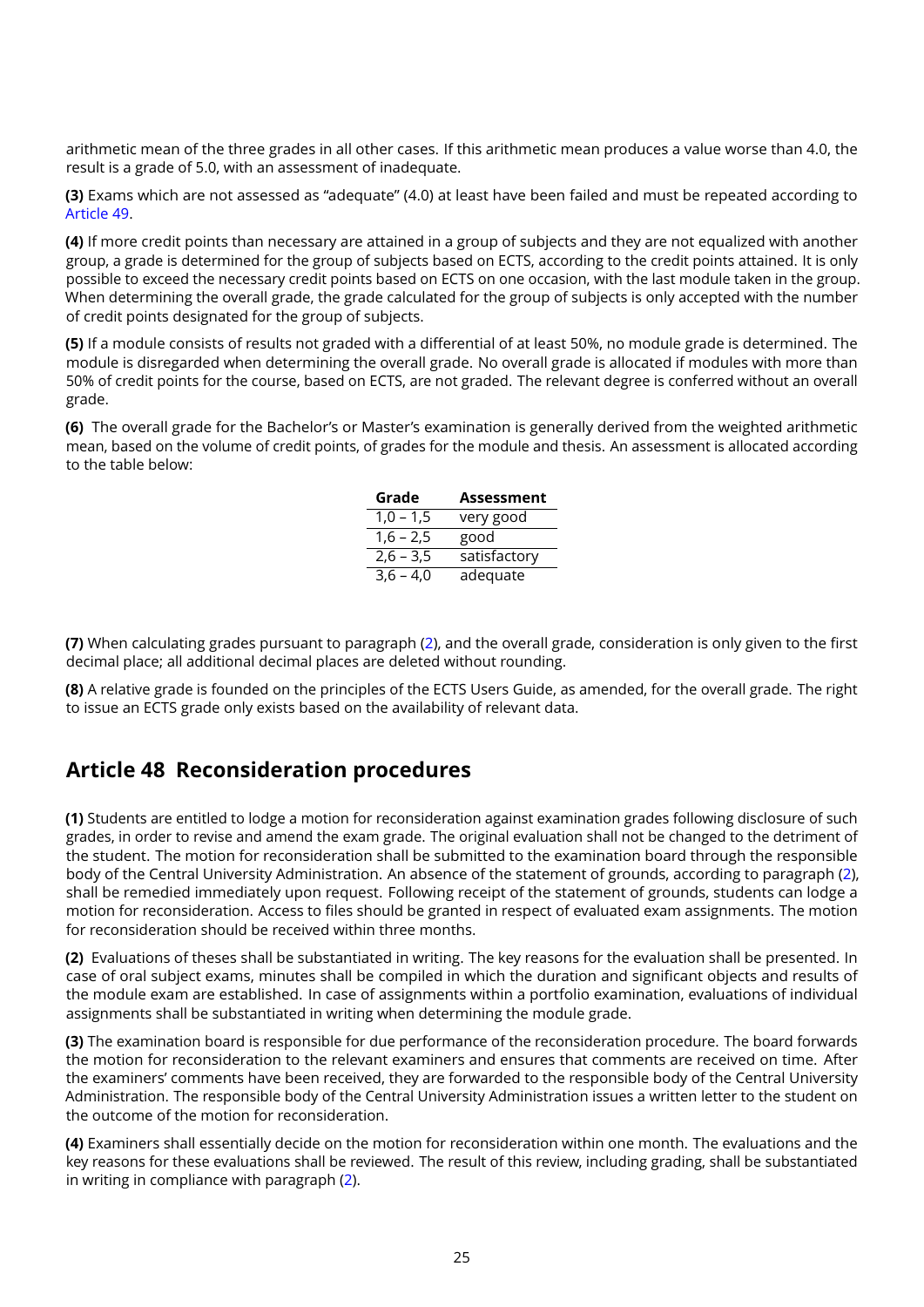# <span id="page-25-0"></span>**Article 49 Resitting**

**(1)** Failed module exams for the Bachelor's or Master's examination can be repeated on two occasions. The first resit should be carried out in the same form as the failed exam and must be provided until the start of the following semester. Time overlaps for different exams on the same course shall be excluded where possible. The second resit is usually an oral exam. Repeating a passed exam is not permitted. The student receives a written letter from the responsible body of the Central University Administration before the second resit, indicating the resit deadline and information on legal remedies.

**(2)** The thesis can be repeated on one occasion in case of inadequate performance, delayed or failed submission.

**(3)** Relevant unsuccessful attempts at other higher education institutions or in other study programs of Technische Universität Berlin shall be credited.

<span id="page-25-2"></span>**(4)** A resit should be repeated by the start of the following semester and at the latest by the end of the next semester but one after taking the failed exam. Exams not taken in the resit period are regarded as failed, unless the student is responsible for the failure.

**(5)** In case of changing courses or higher education institutions, the examination board lays down the deadline within which resits are to be taken and decides on any possible absence according to [Article 50.](#page-25-1)

**(6)** Failed modules from the optional and compulsory optional area, which form part of the course, may be replaced within the regular period of study provided that a right to takes exams still exists. Outside the regular period of study, an additional failed module from the compulsory optional area and a failed module from the optional area, which form part of the course, may be replaced. If a module is to be replaced, this shall be communicated to the responsible body of the Central University Administration in writing. Communication should take place at the latest by enrollment for the replacement exam.

### <span id="page-25-1"></span>**Article 50 Withdrawal, absence**

**(1)** Withdrawal from an enrolled exam shall be notified to the examiner and the responsible body of the Central University Administration in writing at the latest on the last day before the examination. Withdrawal from a portfolio examination is possible until expiry of the enrollment deadline, pursuant to [Article 39](#page-18-2) [\(3\)](#page-18-3), unless a later date is proven for provision of the first evaluation-relevant assignment. Withdrawal from an exam in the event of a health disorder is fundamentally possible at any time.

<span id="page-25-3"></span>**(2)** If the candidate, without good reason:

- 1. misses the exam appointment;
- 2. fails to resit the exam within the stipulated deadline [\(Article 49](#page-25-0) [\(4\)](#page-25-2));
- 3. fails to enroll on time;
- 4. withdraws after the start of the exam; or
- 5. fails to submit the thesis or exam assignments on time, the relevant evaluation-related assignment, exam or thesis is assessed as "inadequate".

**(3)** Reasons for withdrawal or absence under paragraph [\(2\)](#page-25-3) must be stated immediately after they occur, but at the latest within five days of the appointment, to the responsible body of the Central University Administration. An extension of the deadline may be granted by the examination board if timely verification of the good reason was demonstrably impossible. Proof shall be provided in the event of illness of the candidate, or of a person cared for by him or her, by means of a relevant medical certificate, which can usually be issued no later than the exam date. The examination board decides on recognition of the grounds. If the grounds are recognized, a new appointment shall be made where possible. Already existing exam results (including partial assignments) shall be credited according to [Article 45](#page-22-0) [\(2\)](#page-22-3). The examination board may request official medical certificates for future exams in advance in individual cases.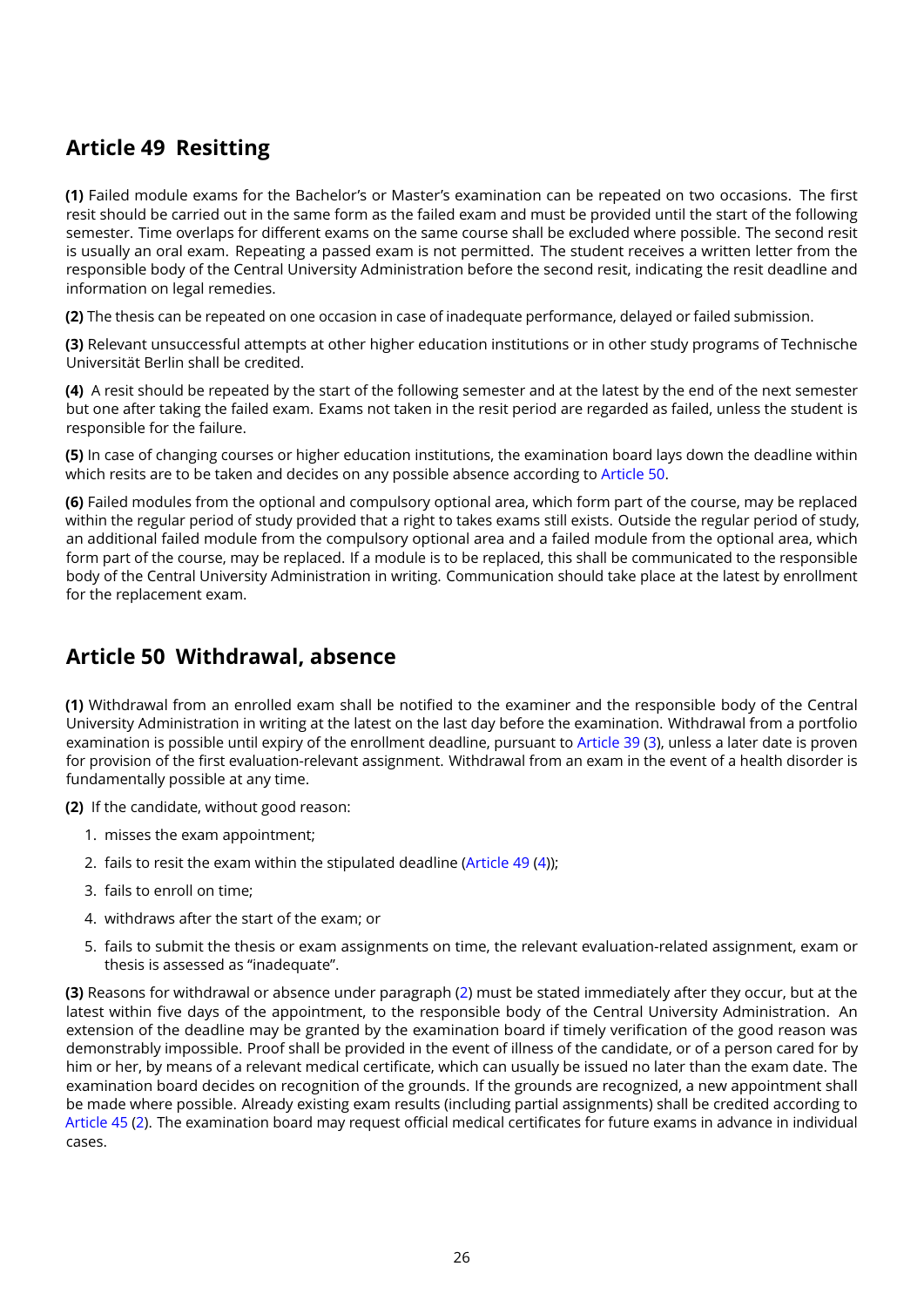#### <span id="page-26-0"></span>**Article 51 Fraud, breach of regulations**

**(1)** If a candidate tries to influence the result of an exam through fraud or influencing examination bodies, he or she shall be excluded from the examination by the examiner. In this case the exam is assessed as "inadequate" and shall be repeated, pursuant to [Article 49.](#page-25-0) If an act under clause 1 is only revealed after the exam has been completed, clause 2 applies accordingly. If a candidate disrupts the regular progression of the exam, he or she may be excluded by the examiner. The examination board decides whether the exam is assessed as "inadequate" in this case and shall be resat, according to [Article 49.](#page-25-0) In case of repeated fraud, the examination board may exclude the student from performing additional exam assignments.

**(2)** If a candidate is excluded from the exam, he or she may request an immediate review of this decision by the examination board. The decision of the examination board shall immediately be communicated to the candidate in writing and reasons given.

**(3)** In case of evaluation-relevant examination elements, pursuant to [Article 45,](#page-22-0) as well as homework and thesis assignments, references from which external writings can be taken, in terms of wording or meaning, are identified by indicating sources. At the end the student shall provide a written assurance that he or she has written the paper independently and has not used any sources or instruments other than those indicated.

**(4)** Evaluated assignments shall not be submitted more than once. Accreditation/crediting under [Article 20](#page-10-0) is not hereby affected.

<span id="page-26-3"></span>**(5)** Plagiarism is classified as fraud. Plagiarism, or attempted plagiarism, arises in particular if a written paper is used for several coursework assignments or exams, if sources, including Internet sources, which are reproduced in unchanged or modified form, in particular sources for texts, graphics, tables and images are not marked as such, or if unauthorized tools are used. Falsification of empirical data is also classified as fraud.

# <span id="page-26-1"></span>**Article 52 Invalidity of exams**

<span id="page-26-4"></span>**(1)** If the candidate has cheated in an exam, or there has been a breach of regulations pursuant to [Article 51](#page-26-0) [\(5\)](#page-26-3), and this fact is only revealed following delivery of the certificate, the examination board, in consultation with the faculty council, may retrospectively amend the relevant grades accordingly and declare the exam completely or partly "failed".

<span id="page-26-5"></span>**(2)** If the requirements for admission to the Bachelor's/Master's exam have not been fulfilled, without the candidate wanting to cheat, and this fact only becomes known after delivery of the certificate, this defect is remedied by passing the exam. If the candidate has intentionally secured wrongful admission, the examination board shall decide on withdrawal of such authorization.

<span id="page-26-8"></span>**(3)** Inaccurate certificates shall be collected and new ones issued where appropriate. Decision under paragraphs [\(1\)](#page-26-4) or [\(2\)](#page-26-5) shall be taken within a deadline of five years.

**(4)** Paragraphs (1)-(3) $^5$  $^5$  apply accordingly to certificates pursuant to [Article 53](#page-26-2) (4)-([6](#page-26-7)) $^6$ .

**(5)** Provisions on the withdrawal of a degree are not affected.

### <span id="page-26-2"></span>**Article 53 Certificates, transcript, record**

**(1)** Once the final exam has been successfully taken, a transcript is issued immediately after receipt of the assessment on the last exam by the responsible body of the Central University Administration. The following items are included in the transcript:

- 1. name of course;
- 2. name of discipline;

<span id="page-26-6"></span><sup>5</sup>[Article 52](#page-26-1) [\(1\)](#page-26-4), [\(2\)](#page-26-5), [\(3\)](#page-26-8)

<span id="page-26-7"></span><sup>6</sup>[Article 53](#page-26-2) [\(4,](#page-27-2) [\(5\)](#page-27-3), [\(6\)](#page-27-4)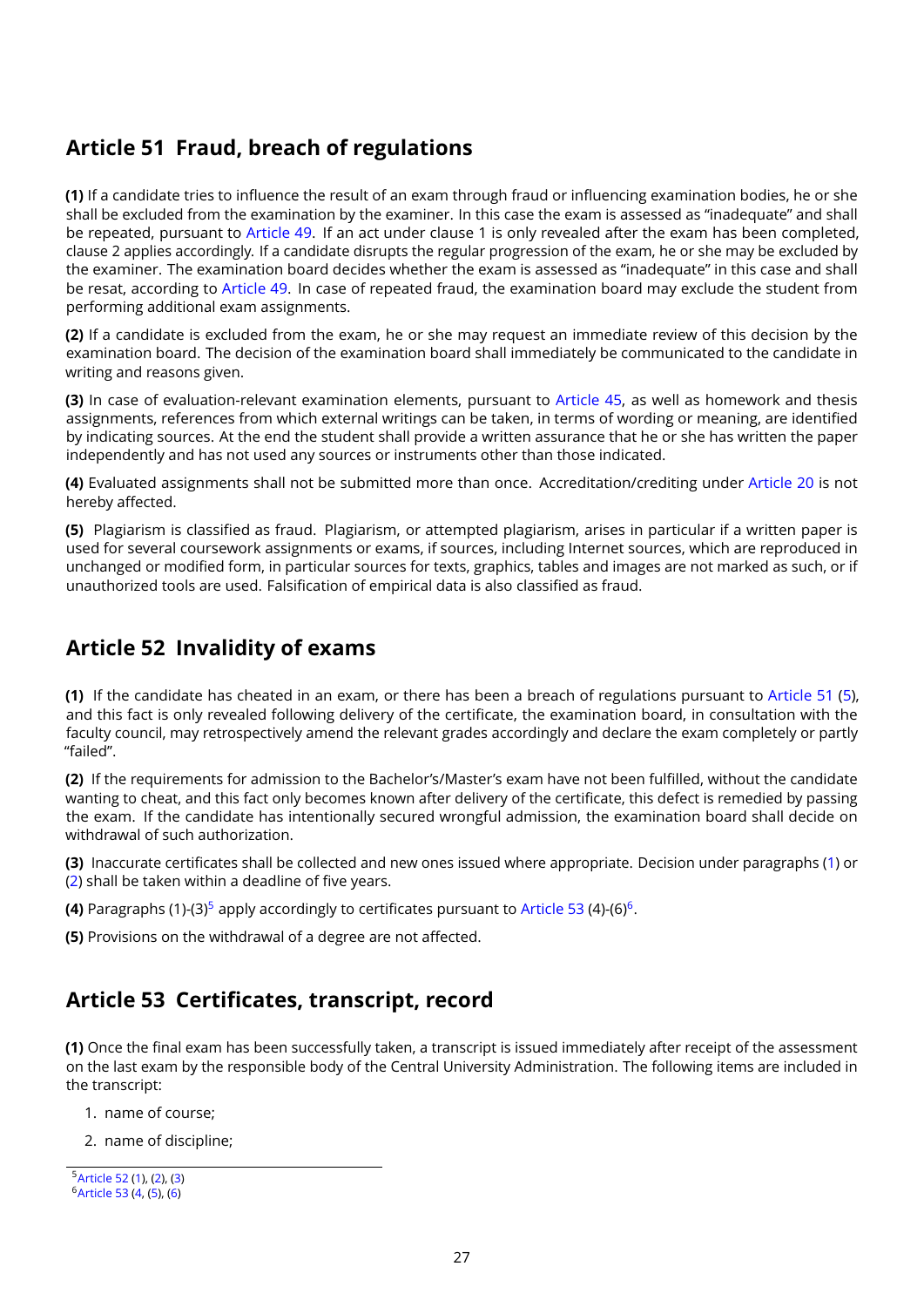- 3. modules with grades, assessment and relevant amount of credit points;
- 4. coursework assignments (e.g. internships) furnished with credit points based on ECTS;
- 5. name of evaluator, subject, grade, assessment and amount of credit points for the thesis; and
- 6. overall grade and overall assessment.

If exams to be indicated in the transcript have been provided on another course at Technische Universität Berlin or at another higher education institution, this is noted in the transcript.

**(2)** The transcript bears the date of the final exam and shall be signed by the chairman of the responsible examination board. The transcript bears the seal of Technische Universität Berlin.

**(3)** In addition to the transcript, a record is issued by the responsible body of the Central University Administration on the same date, on the award of the relevant degree. This record is signed by the President of Technische Universität Berlin and the dean of the responsible faculty or Chairman of the Joint Committee, and furnished with the seal of Technische Universität Berlin. The delivery of this record assures eligibility to register the relevant degree. The transcript and record contain a statement that the exam assignments have been performed in compliance with the provisions of these examination regulations and the subject-specific examination regulations.

<span id="page-27-2"></span>**(4)** Certificates of successful completion of examination assignments are issued by the responsible body of the Central University Administration. Certificates of successful completion of coursework assignments are issued by the person responsible for the relevant teaching unit.

<span id="page-27-3"></span>**(5)** If the student has definitively lost eligibility to take an exam, he or she shall be issued with a certificate from the responsible body of the Central University Administration on request, containing performed examination assignments and indicating that the Bachelor's or Master's exam has been failed.

<span id="page-27-4"></span>**(6)** A transcript is issued for the final exam and a degree conferred if coursework assignments and exams have been performed in a volume of at least half the assignments and exams, including the thesis, at Technische Universität Berlin. If this is not the case, the student receives a certificate, according to paragraph [\(5\)](#page-27-3), revealing that he or she has fulfilled the provisions of these examination regulations and subject-specific examination regulations through additional assignments, in combination with previous studies. Special rules on lecture-based undergraduate and graduate courses are unaffected.

### <span id="page-27-0"></span>**Article 54 Double degree, dual degree**

**(1)** Technische Universität Berlin may provide for dual degrees for individual study programs in cooperation with another university. This requires the conclusion of a double degree agreement between the participating universities. The agreement sets out specific requirements, in particular preconditions for participation, timing, exams to be taken, rules on mutual recognition of coursework and exam assignments, and provision on the conversion of grades.

**(2)** In order to receive degrees from both universities, the requirements of both examination regulations shall be fulfilled. Technische Universität Berlin shall confer its degree if half of the exam assignments were generally taken at Technische Universität Berlin.

**(3)** In case of successful graduation on a course within the framework of a dual degree procedure, the graduate receives a transcript from each of the participating universities. Transcripts and records shall include a note that the course has been completed within the scope of a double degree agreement with the designated partner university.

### <span id="page-27-1"></span>**Article 55 Joint degree**

**(1)** Technische Universität Berlin may set up joint study programs in cooperation with other universities. Course and examination regulations set out the specific requirements, in particular preconditions for participation, timing, exams